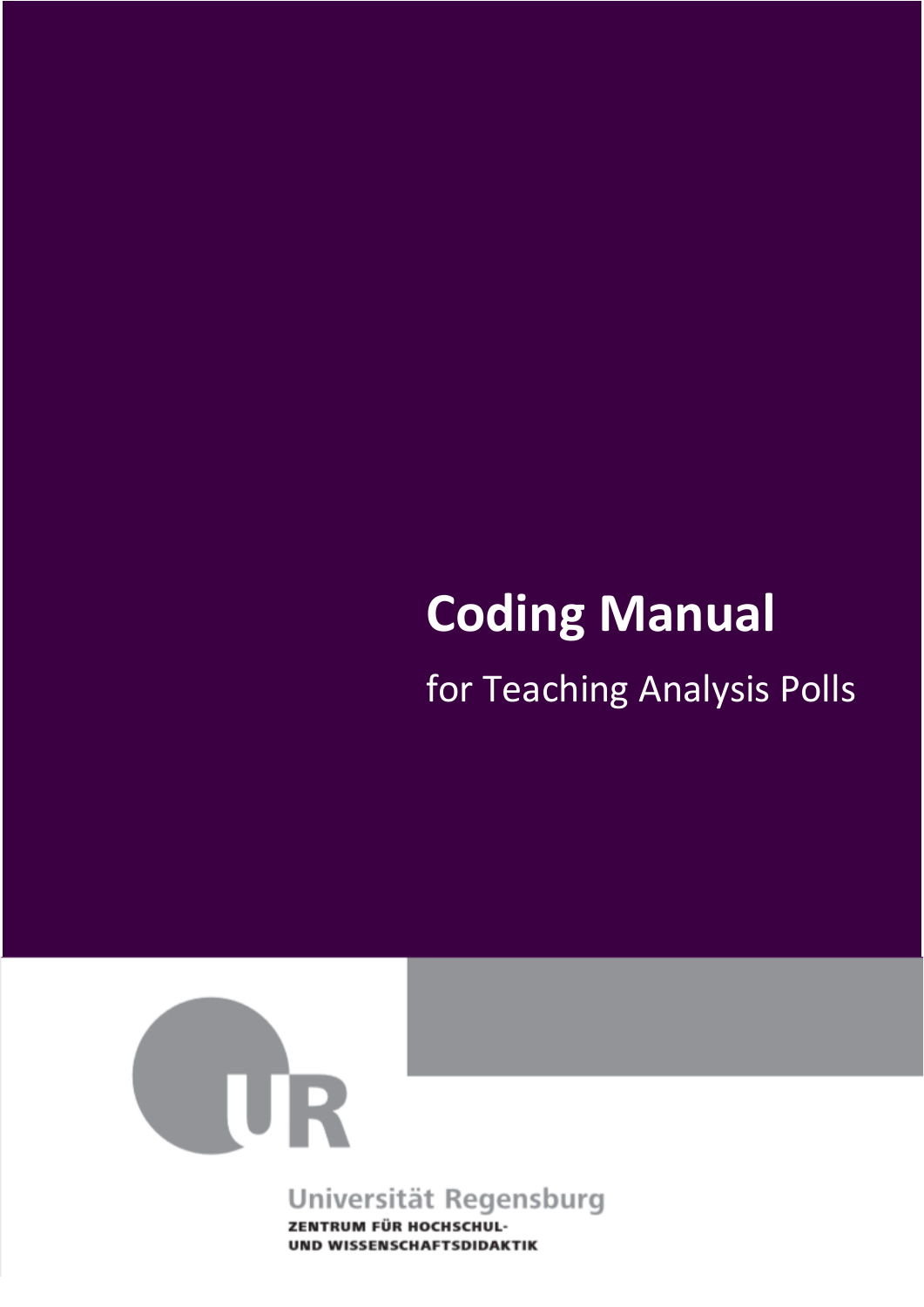Hawelka, B. (2019). Coding Manual for Teaching Analysis Polls. Universität Regensburg: Zentrum für Hochschul‐ und Wissenschaftsdidaktik.

First English edition, April 2019

Universität Regensburg Zentrum für Hochschul‐ und Wissenschaftsdidaktik (ZHW) Landshuterstr. 4 D‐93047 Regensburg

zentrum.hochschuldidaktik@ur.de http:// www.uni‐regensburg.de/zhw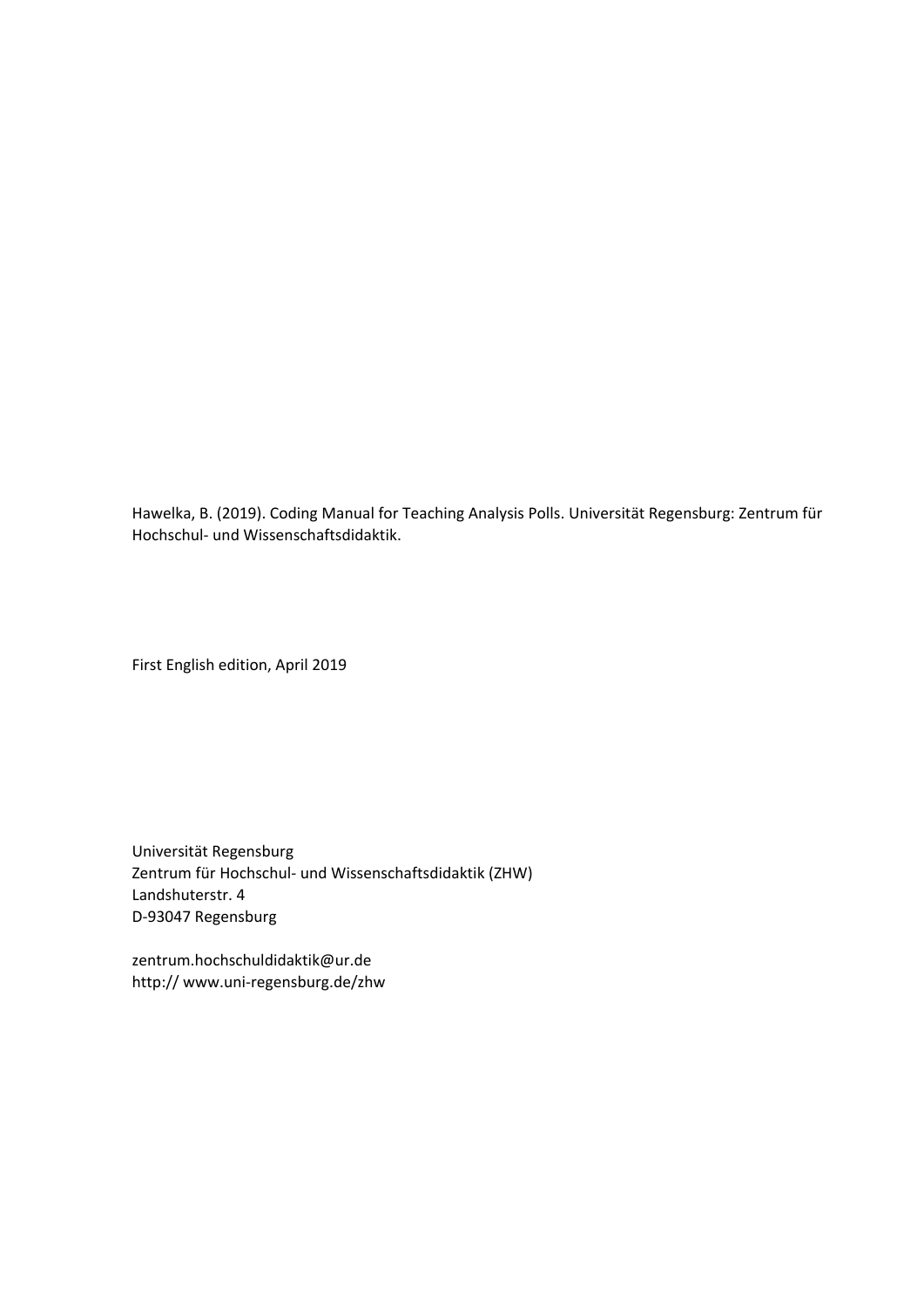#### **Preface to first English edition**

In 2008, the University of Regensburg implemented Teaching Analysis Poll (TAP) as a qualitative method for mid‐term course evaluation. This method is easy‐to‐handle and provides valuable feedback regarding course components that foster and hinder student learning process. However, it turned out that there might be a lack of objectivity and reliability as the analysis and interpretation of the data depends solely on the person who conducts the TAP.

To contribute to overcoming these shortcomings, a coding system was developed (Hawelka, 2017). This system has its theoretical foundation in different established evaluation questionnaires as well as in a model of the student learning process. It is proven to be a reliable instrument which provides lecturers with structured feedback on the one hand and allows to make use of the data for educational research on the other (Hawelka & Hiltmann, 2018a).

Many talks and discussions with national and international colleagues indicated that it might be interesting to have an English version of this system that supports the coding of feedback which is collected in courses delivered in English.

This manual is a first draft of an English manual for coding TAP‐data. It is almost a pure translation of the German version, but the examples for student feedback are taken from real‐life TAPs of the University of Virginia and English‐spoken courses at the University of Regensburg. The only modification concerns the number of categories: As in 32 English examples no feedback on the "intended learning outcomes" could be found, this category was dropped out. The quality criteria of this edition are not tested in international contexts yet, so they might differ from those reported in the German version (Hawelka & Hiltmann, 2018a).

#### The manual follows a simple structure:

Part A explains the procedure of Teaching Analysis Poll as it is carried out at the University of Regensburg. Part B describes the coding agenda. It gives explicit definitions, examples, and coding rules for each category, determining under what circumstances each item of feedback should be coded with a category (Mayring, 2000).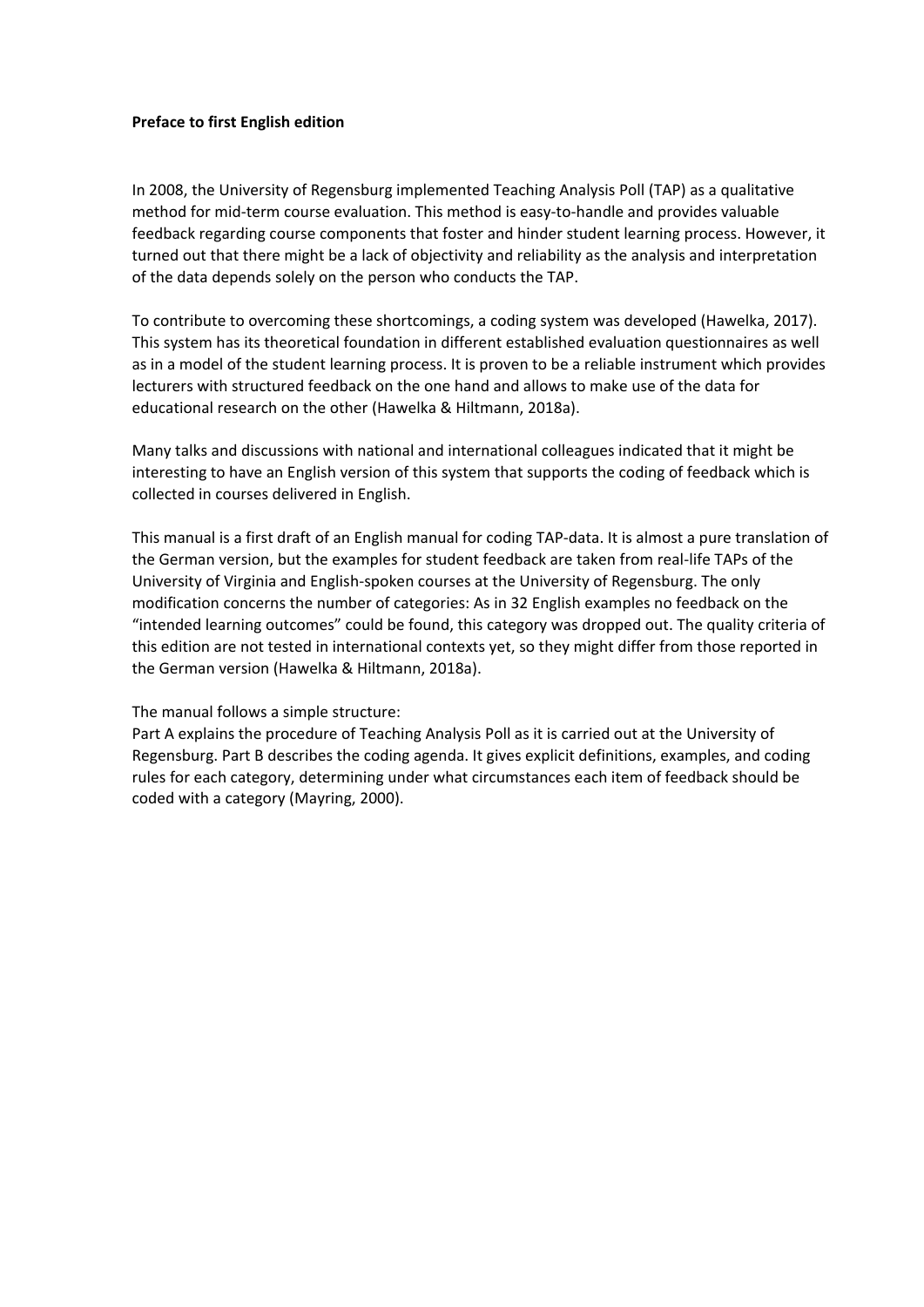#### **Acknowledgement**

There are many ideas in this manual that came about through discussing with colleagues. Most of all I want to thank my workmate Stephanie Hiltmann. She has spent lots of time giving constructive and crucial feedback about every single category.

Especially for this English edition I would like to thank Dorothe Bach (University of Virginia). During a study visit at the University of Regensburg in 2008, she made me familiar with the method of Teaching Analysis Poll. Many years later, she significantly contributed to the English version by providing real‐life examples of feedback from her own, considerable evaluation experience.

Finally, I thank Liam Pollock who proofread this edition patiently and helpfully.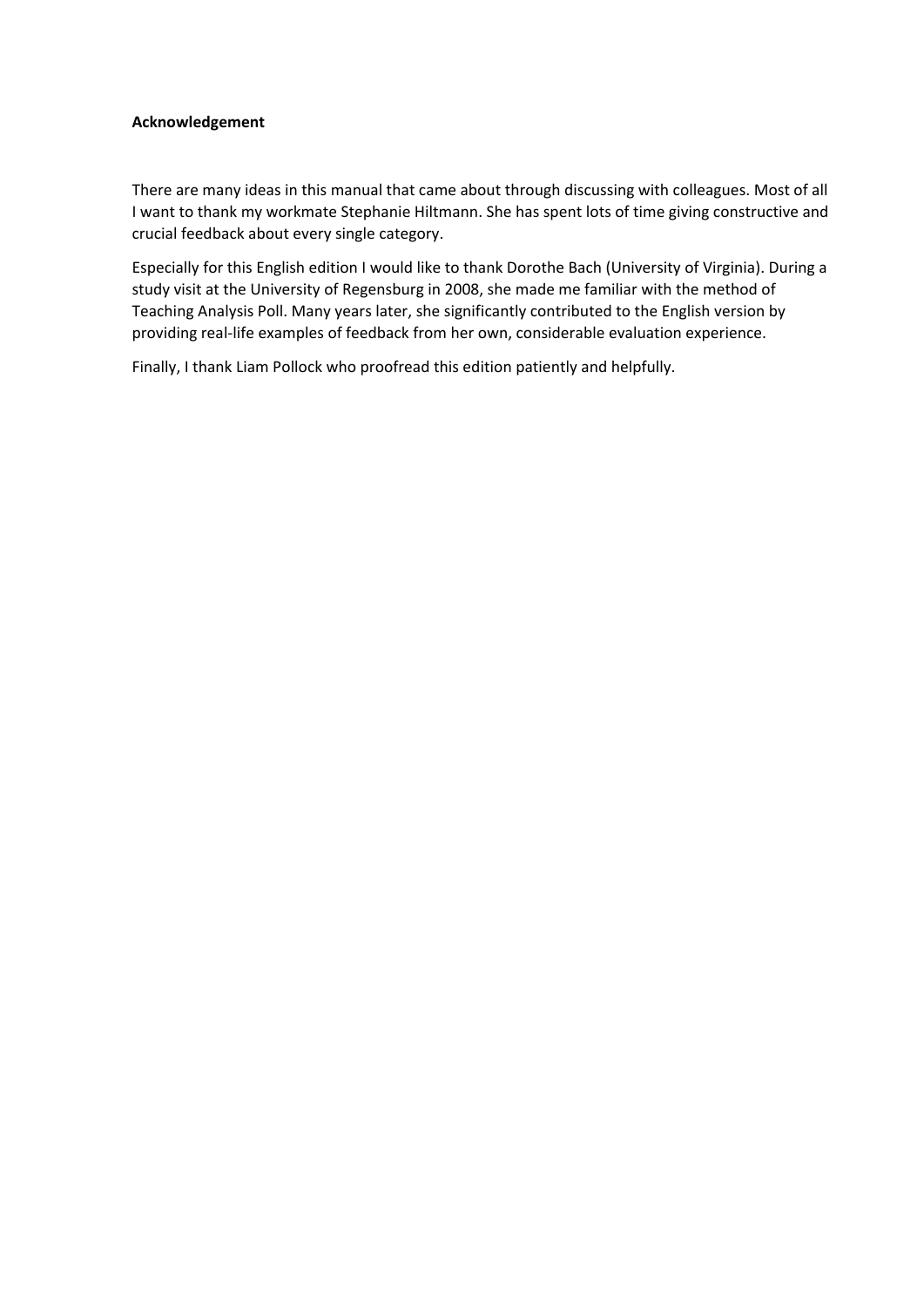## **Contents**

#### Part A

|--|

#### Part B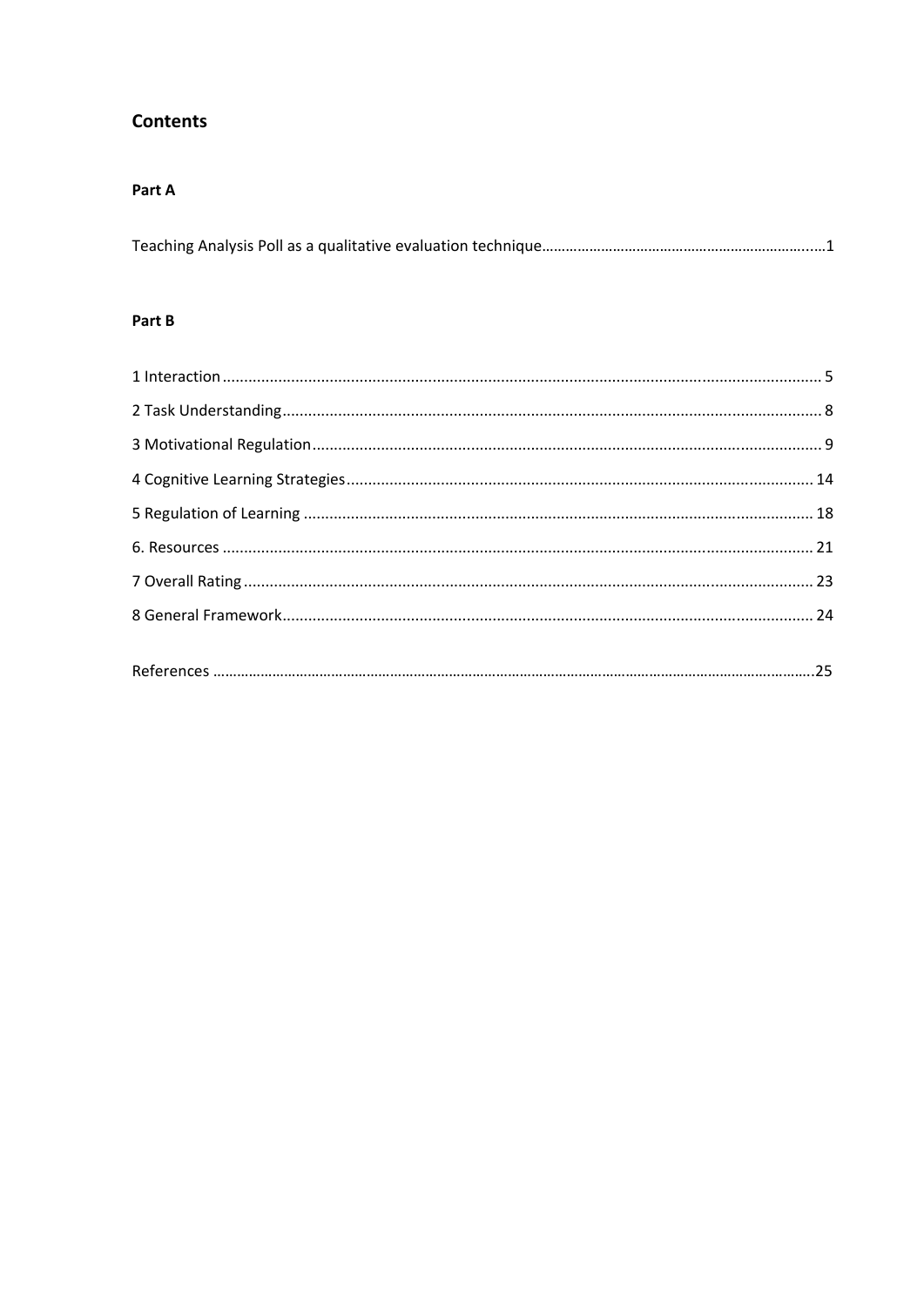### **Part A**

#### **Teaching Analysis Poll (TAP) as a qualitative evaluation technique**

Since the late 1960's student evaluation of teaching has become an increasingly important part of the Universities' quality assurance. This evaluation serves many purposes, including measuring the teaching effectiveness or collecting feedback for teaching improvement. It is a common method to use questionnaires to rate different characteristics of teachers and courses on a Likert‐Scale (Murray, 2005).

Although this form of evaluation is widespread, there is also a lively discussion about the limitations of this quantitative procedure. A frequent complaint from teachers is the lack of a "comprehensive framework that provides information on performance with appropriate support for teachers" (Penny & Coe, 2004, p. 215). Thus, many authors propose to look for alternative ways of evaluating teaching. Teaching Analysis Poll (TAP) is a qualitative evaluation technique that has the potential to remedy some of the shortcomings of the traditional evaluation system. It has proven to be an effective method for mid‐term evaluation and, in contrast to many other qualitative methods, TAP is easy to handle (Frank, Fröhlich & Lahm, 2011). Figure 1 outlines the steps of this method.



Figure 1 Procedure of Teaching Analysis Poll

#### **Step 1: Information about the course objectives**

Feedback can only be interpreted against the background of the respective learning objectives. Hence, at the University of Regensburg lecturers are asked to provide information about the course objectives before the evaluation process begins.

#### **Step 2: Forming small groups**

TAP is conducted as a moderated group discussion. The lecturer ends the session 20 minutes before time, leaves the room and an external evaluator conducts the evaluation. The students form small groups of about three to seven people. A total of three to five groups is adequate to reach a certain *level of saturation*, a higher number of groups for collecting data will not generate a higher amount of significant information (Morgan, 2009). Therefore, in very big lectures it seems to be sufficient to take a random sample of five student groups.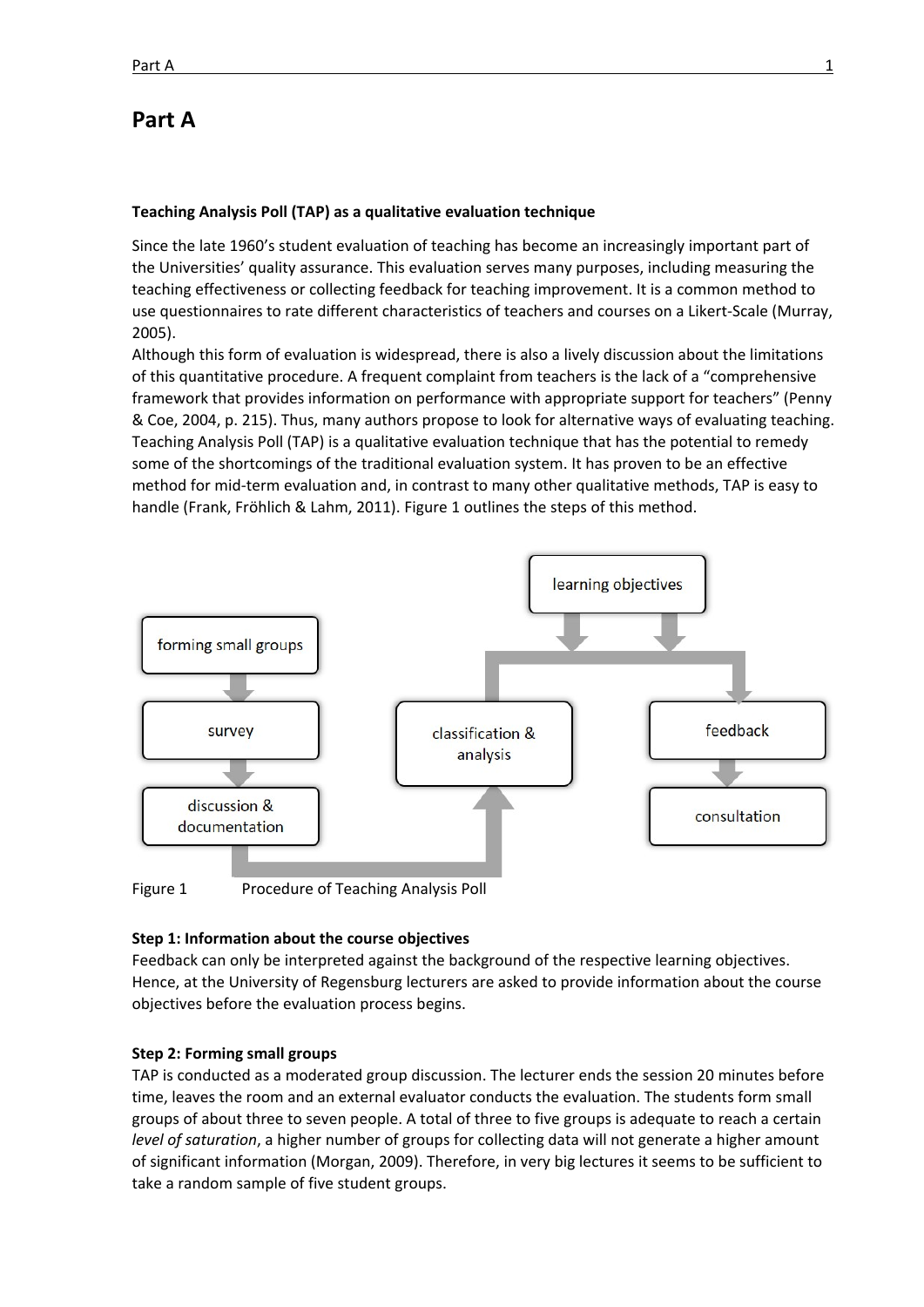#### **Step 3: Survey**

The students are asked to comment on only two open questions:

- 1) Which aspects of classroom teaching facilitate your learning process?
- 2) Which aspects impede your learning on this course?

#### **Step 4: Discussion and Documentation**

In small‐groups, the students discuss these questions and record their results in writing. Subsequently the evaluator collects their arguments and discusses them with the whole class.

Within this step, the evaluator is faced with two tasks that contribute to a systematic analysis of student feedback:

a) Feedback interpretation: ambiguous and misleading statements are clarified and are translated into didactic terms. For example, the feedback "only student presentations" could be interpreted in at least two different ways: (1) the students rate the design of the course as boring, as the only didactic method are student presentations. (2) The students would like to have more input and explanations by the lecturer, not only by their fellow students.

In this example, the moderator's inquiry revealed that the students complain a lack of input by the lecturer. The result of this interpretation is documented by the moderator (see figure 2).



Figure 2 **Interpretation of feedback** 

b) Defining the coding units: generally, one student statement is one coding unit (e.g. "only student presentations"). In many cases, the students mention two or more aspects in one statement, however. Thus, it is the moderator's task to clarify whether the feedback has only one single facet or concerns different issues. The example shown in figure 3 illustrates this point.

arer is always

Figure 3 Example of how coding units are defined

The students gave as feedback "The lecturer is always friendly and helpful" and only by inquiring it did become clear that the students aimed to address two different topics. (1) The lecturer shows a friendly attitude towards the students and (2) the lecturer gives helpful advice to master the assignments. Thus, the moderator marked two different coding units by a short dividing line.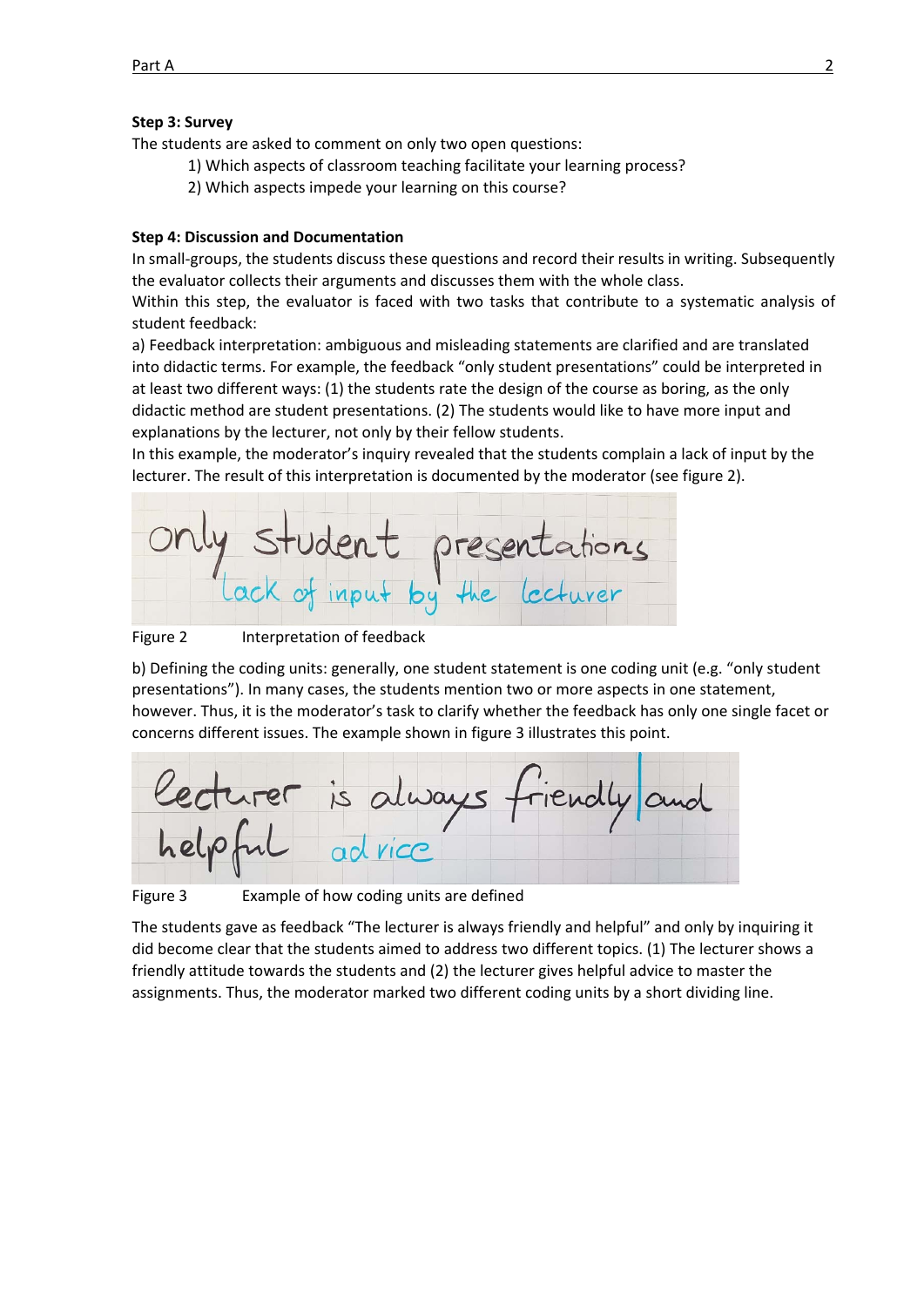#### **Step 5: Classification & Data analysis**

The classification and data analysis is carried out after the course. By means of the coding manual, the coding units (student feedback) are transferred to the coding system and thereby arranged by didactic criteria.

Subsequently, the feedback is analysed and interpreted against the intended learning outcomes. This is quite an important step, as students may interpret their perception in a slightly different way than a didactic expert does.

#### **Step 6: Feedback**

The lecturers receive the feedback in an anonymized report by e‐mail. Due to the systematic order of the coding system, the lecturers get the results sorted by a didactic structure that helps them to get a general idea about the strengths and shortcomings of their courses.

#### **Step 7: Consultation**

During a follow‐up meeting, the lecturer and evaluator work together to develop ideas for responding to the feedback and developing the course. This "consultative feedback" (Penny & Coe, 2004) has proven to be an effective way to improve teaching effectiveness.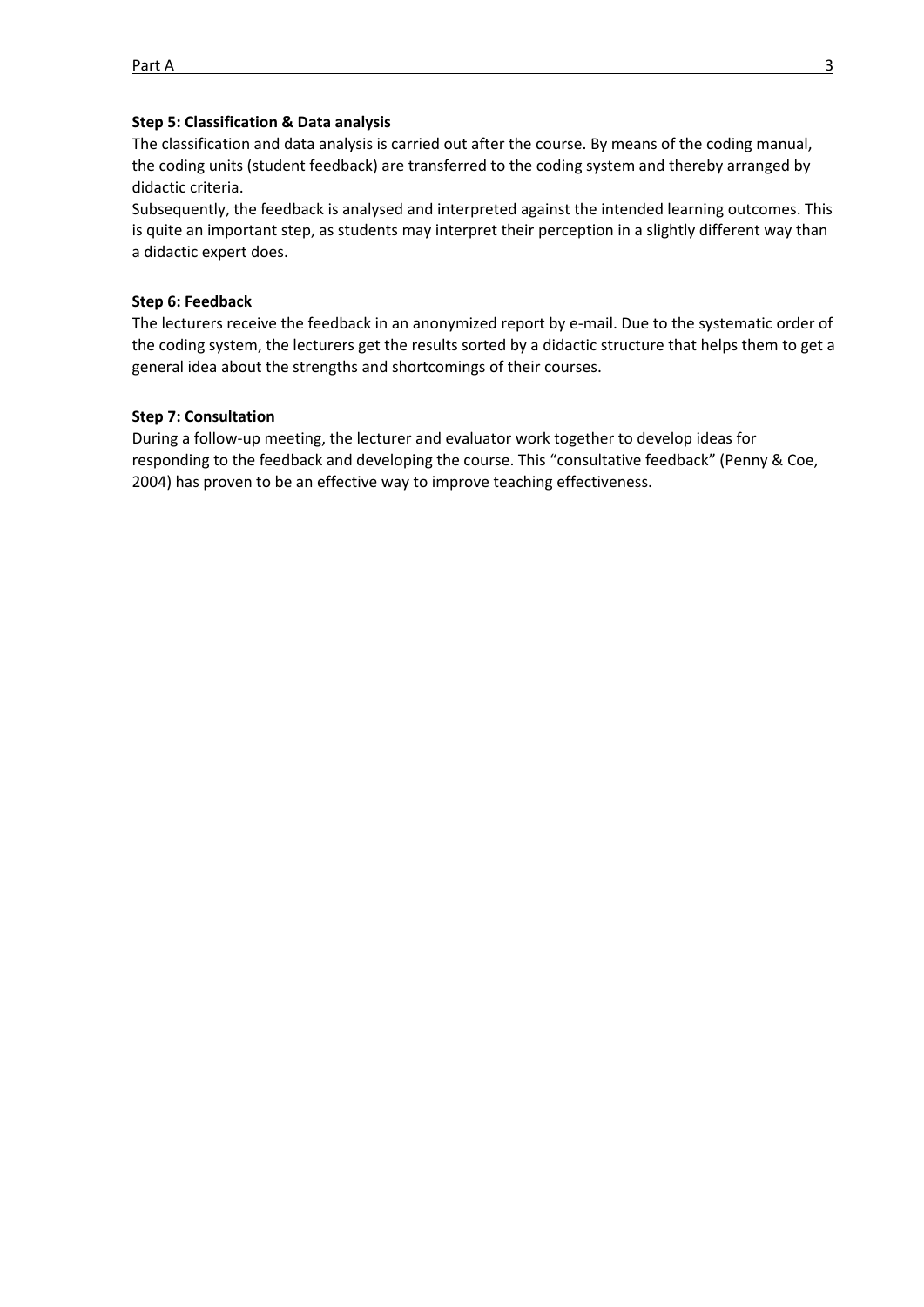.

Table 1 gives an overview on the categories used to analyze and structure the feedback of TAP.

Table 1 Categories and subcategories

| Category                        | Subcategory                                                                                                                                |
|---------------------------------|--------------------------------------------------------------------------------------------------------------------------------------------|
| 1 Interaction                   | 1.1 Presentation<br>1.2 Student involvement<br>1.3 Classroom management                                                                    |
| 2 Task understanding            |                                                                                                                                            |
| 3 Motivational regulation       | 3.1 Autonomy<br>3.2 Perceived competence<br>3.3 Relatedness<br>3.4 Lecturer's interest and commitment<br>3.5 Interestingness and relevance |
| 4 Cognitive learning strategies | 4.1 Rehearsal<br>4.2 Organization<br>4.3 Elaboration<br>4.4 Critical thinking                                                              |
| 5 Regulation of learning        | 5.1 Planning and structure<br>5.2 Monitoring learning progress<br>5.3 Adaptive teaching                                                    |
| 6 Resources                     | 6.1 Consultation<br>6.2 Learning and reading materials                                                                                     |
| 7 Overall rating                |                                                                                                                                            |
| 8 General framework             |                                                                                                                                            |

At the University of Regensburg, data that are analyzed to provide lecturers with reliable and structured feedback (and not for research projects) are coded only at category level. This procedure turned out to be sufficient to provide the lecturers with intelligible and helpful feedback (Hawelka & Hiltmann, 2018b).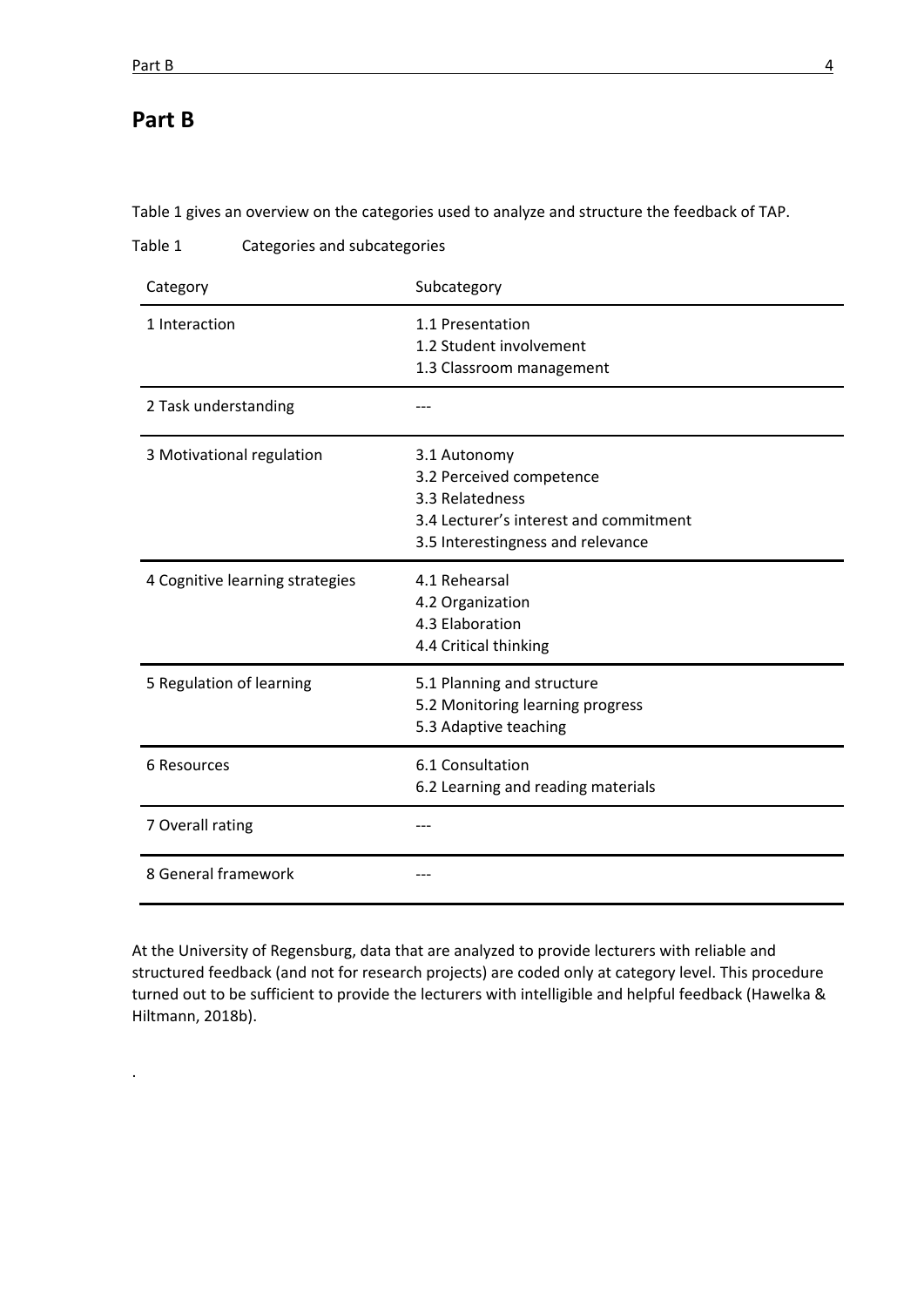#### **1 Interaction**

#### **1.1 Intelligible and Stimulating Presentation**

Lecturers use adequate rhetoric and visual means to present the learning material in an intelligible and stimulating way.

#### **Coded in this category**

- Intelligibility and variability of talks and presentations (concerning also student presentations)
- Clear explanations
- Use of media and materials to visualize learning material
- Enhancement of the lessons with humour

#### **Examples of students' feedback**

- $\Theta$  putting major ideas up on chalkboard
- $\Theta$  PowerPoints are very clear and super organized
- $\oplus$  neat handwriting
- $\oplus$  presentation with media examples
- $\Theta$  Prof is good at explaining things
- $\Theta$  Lecturer frames things in an accessible language
- $\Theta$  Helpful graphs and diagrams in class
- $\Theta$  Diversifying the presentation of info verbal, visual

what most fosters learning what most impedes learning

- $\Theta$  Fast run through of PowerPoints
- $\Theta$  Simplify course language so that it is more easily understood
- $\Theta$  Reads directly off the slides
- $\Theta$  Really long power points that we'll never get through in class
- $\Theta$  too much information on the slides makes listening difficult
- $\Theta$  difficult to hear, especially from back of room
- $\Theta$  speaking pace is too fast
- $\Theta$  Unfocused lectures
- $\Theta$  lectures are dry

- Lecturer reacts to difficulties in understanding  $\Rightarrow$  (5.3) Adaptive teaching
- Lecturer takes time for student concerns outside the course  $\Rightarrow$  (6.1) Consultation
- Quality of media and material for self-study outside the course  $\Rightarrow$  (6.2) Learning and reading material
- Pace of proceedings  $\Rightarrow$  (3.2) Perceived competence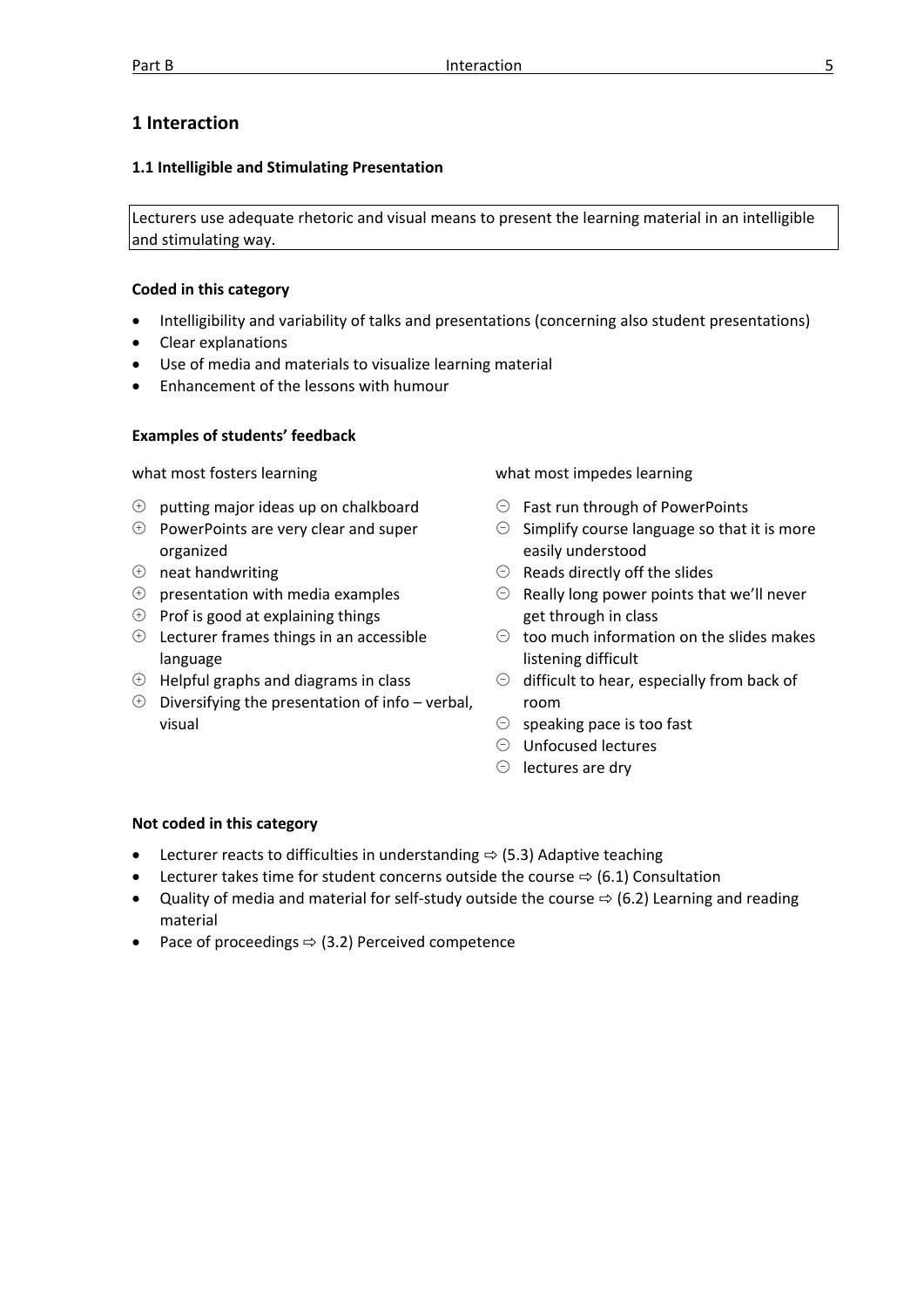#### **1.2 Student Involvement**

The time allotted for lecturing on the one hand and discussion with and among students on the other hand is well-balanced. The teacher fosters communicative and interactive learning activities. Students are encouraged to participate in classroom interaction and are invited to share their ideas and knowledge.

#### **Coded in this category**

- Students take part actively by communicative and interactive modes of working, e.g. discussions or groupwork.
- Classroom interaction is moderated in a productive way.
- Students are encouraged to ask questions
- Students get meaningful answers

#### **Examples of students' feedback**

- $\oplus$  working with peers
- $\Theta$  Good balance of talking and slides
- $\Theta$  good at answering questions
- $\oplus$  Small group discussion
- $\Theta$  Questions to encourage good discussion
- $\Theta$  Interactive talking with professors
- $\Theta$  He never tells a student that s/he has a dumb idea
- $\oplus$  Encourages questions
- $\Theta$  validates all student responses, which encourages participation

what most fosters learning what most impedes learning

- $\Theta$  Not enough structure in discussion
- $\Theta$  Discussion can be too tentative to go into deeper
- $\Theta$  Sometimes discussions get stuck on one topic
- $\Theta$  Lack of class engagement
- $\Theta$  Pointless groupwork
- $\Theta$  more group work would be useful
- $\Theta$  Not coming to a conclusion during discussion
- $\Theta$  Too much off-topic discussion by peers
- $\Theta$  Lack of purpose in discussion

- Lecturer creates a cooperative learning atmosphere  $\Rightarrow$  (3.3) Relatedness
- Lecturer values students' contributions  $\Rightarrow$  (3.3) Relatedness
- Lecturer gives constructive feedback  $\Rightarrow$  (3.2) Perceived competence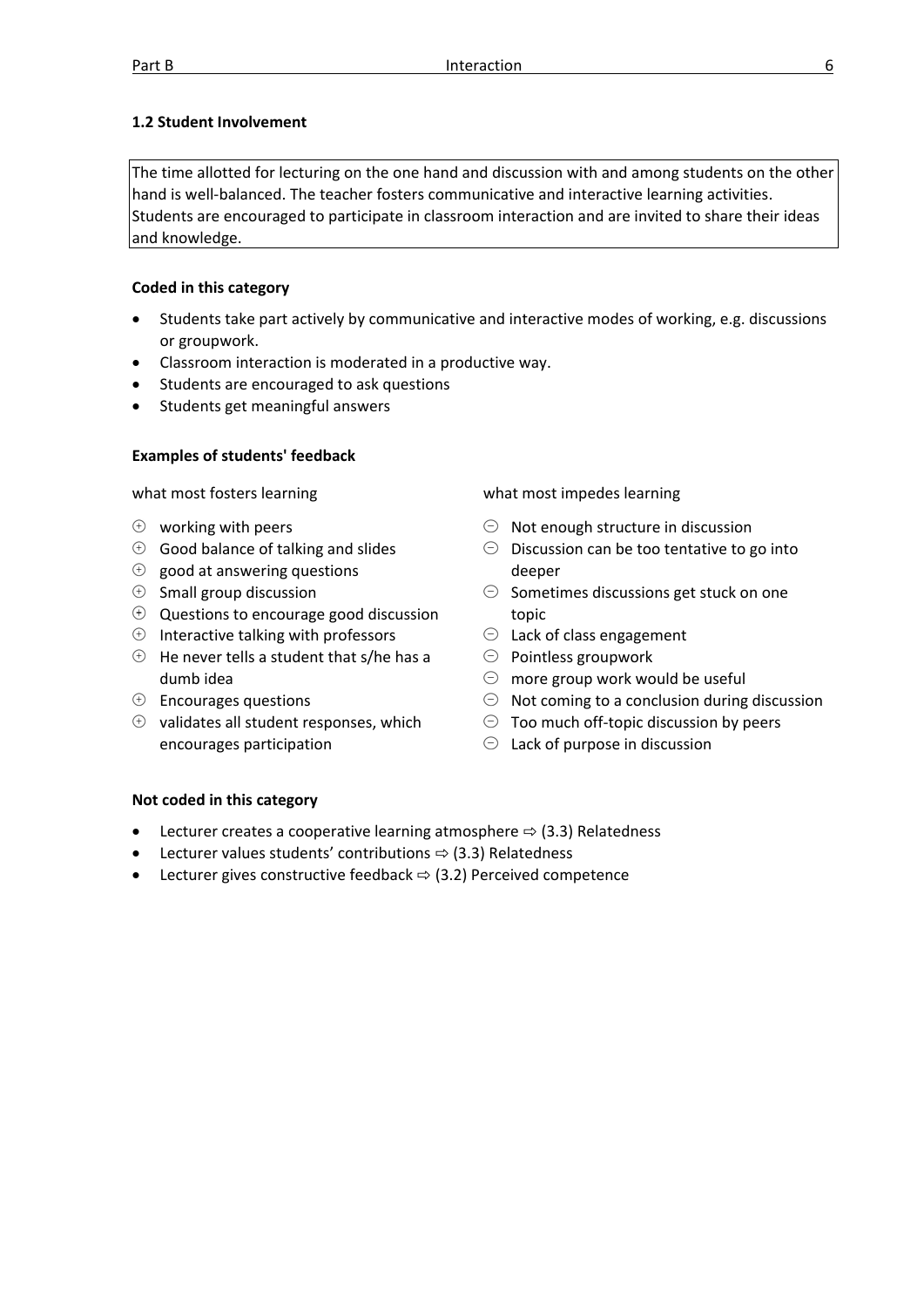#### **1.3 Classroom Management**

The teacher leads the course in a way that enables effective and undisturbed learning. The course is well organized.

#### **Coded in this category**

- Time‐management: punctuality, scheduling of different learning phases, breaks
- Teacher behaves in a confident manner
- Learning in this course is not disturbed by chatting or noise

#### **Examples of students' feedback**

- $\Theta$  Prof is always punctual
- $\Theta$  Prof encourages silence during lecture
- $\oplus$  Break after 30 min
- $\Theta$  Students have ample time to complete the quizzes in classrom

what most fosters learning what most impedes learning

- $\Theta$  Constant murmuring from other students
- $\Theta$  Lessons are poorly organized
- $\Theta$  Not enough time in class to finish in class activities
- $\Theta$  Pacing of the class

- Discussions are lead productively  $\Rightarrow$  (1.2) Student involvement
- The course follows a clear structure  $\Rightarrow$  (5.1) Planning and structure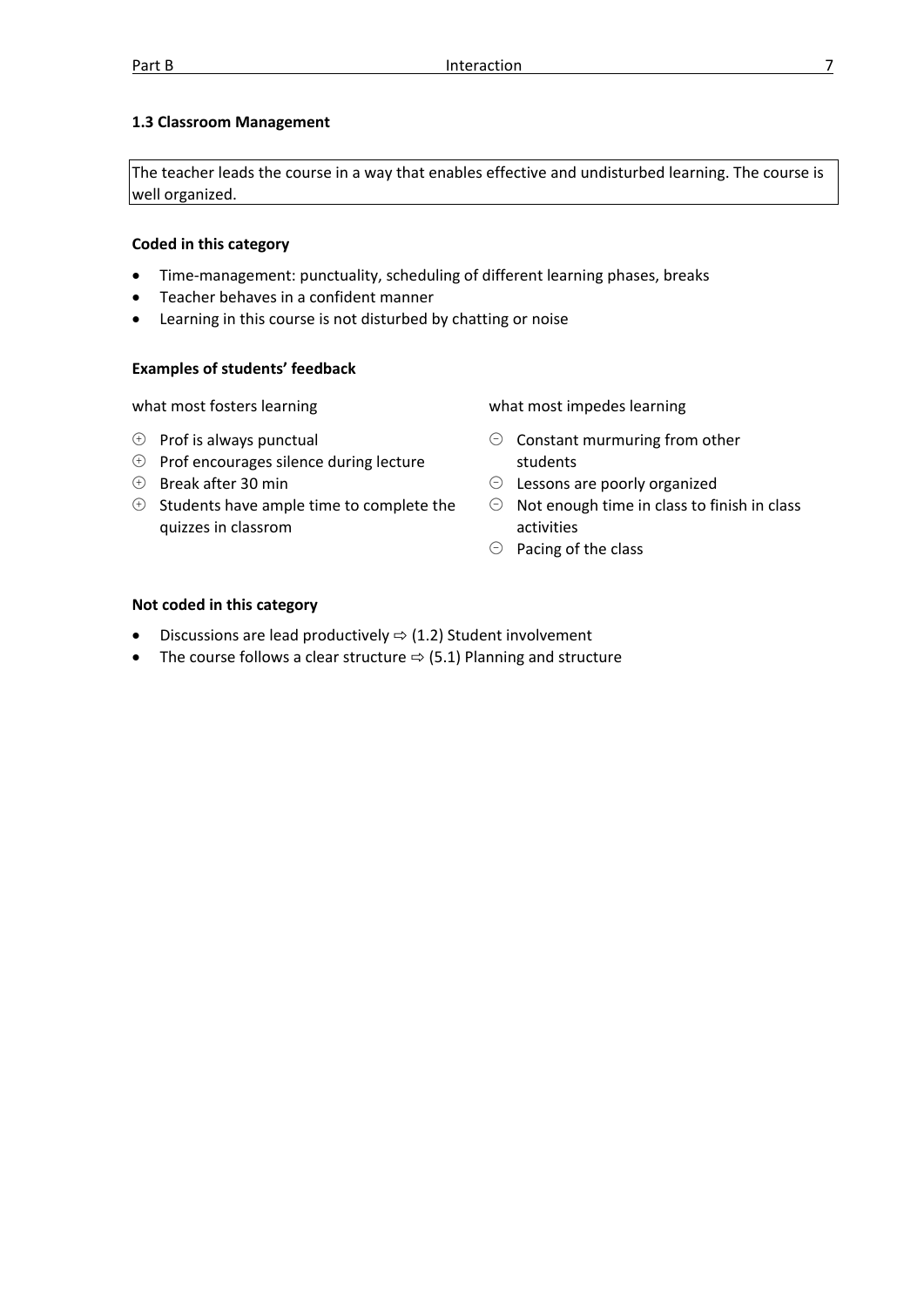#### **2 Task Understanding**

The students know what they are expected to learn. They also know different ways to reach the intended learning outcomes.

#### **Coded in this category**

- Intended learning outcomes are clearly communicated
- Prompts elicits adequate learning activities
- Problem‐solving is modelled by the teacher (or by fellow students)
- The teacher gives advice for effective learning

#### **Examples of students' feedback**

- $\Theta$  explains in class expectations for assignments
- $\Theta$  Teacher is modelling strategies in class
- $\Theta$  Communication of goals for class
- $\Theta$  Examples for assignment
- $\Theta$  Give us guiding questions
- $\Theta$  Live Coding in class

what most fosters learning what most impedes learning

- $\Theta$  assignments are not reflected by the syllabus
- $\Theta$  Lack of clarity with expectations
- $\Theta$  Lack of communication about goals for class
- $\Theta$  Not always providing models
- $\Theta$  unclear grading criteria
- $\Theta$  Unclear homework questions
- Writing guidelines can sometimes be too vague
- $\Theta$  He has so much wisdom to share and as much as we like learning from each other, we want to hear more of his thoughts

- Lecturer explains clearly  $\Rightarrow$  (1.1) Intelligible and stimulating presentation
- Student presentations are comprehensible  $\Rightarrow$  (1.1) Intelligible and stimulating presentation
- Students get the opportunity to discuss subject matter  $\Rightarrow$  (1.2) Student involvement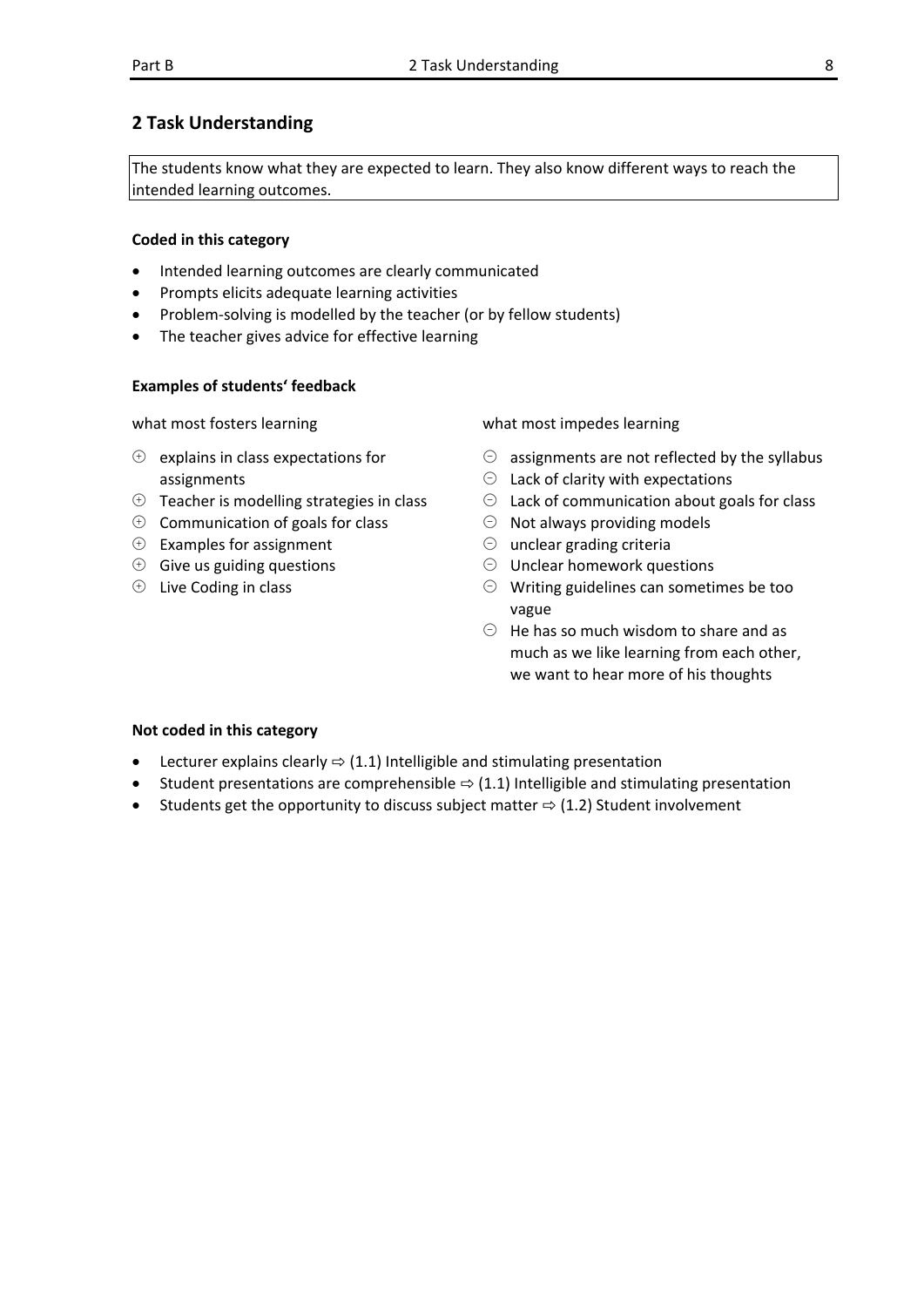#### **3 Motivational Regulation**

#### **3.1 Autonomy**

Students are allowed to operate with some degree of independence.

#### **Coded in this category**

- Students are allowed to contribute their own ideas and interests
- Students get the opportunity to solve problems in an autonomous way.
- Students are allowed to decide what detailed knowledge to learn and choose specific activities, methods or resources for learning

#### **Examples of students' feedback**

what most fosters learning what most impedes learning

- $\Theta$  Working with our own data, own learning
- $\Theta$  The workbooks provide us with the opportunity to research what is happening in our school, research the data, etc. that allow us to discover problems
- $\Theta$  Fosters independent working on the project
- $\Theta$  accepting all project contributions

#### **Not coded in this category**

Compulsory attendance  $\Rightarrow$  (8) General framework

 $\Theta$  we don't get a choice in choosing a presentation topic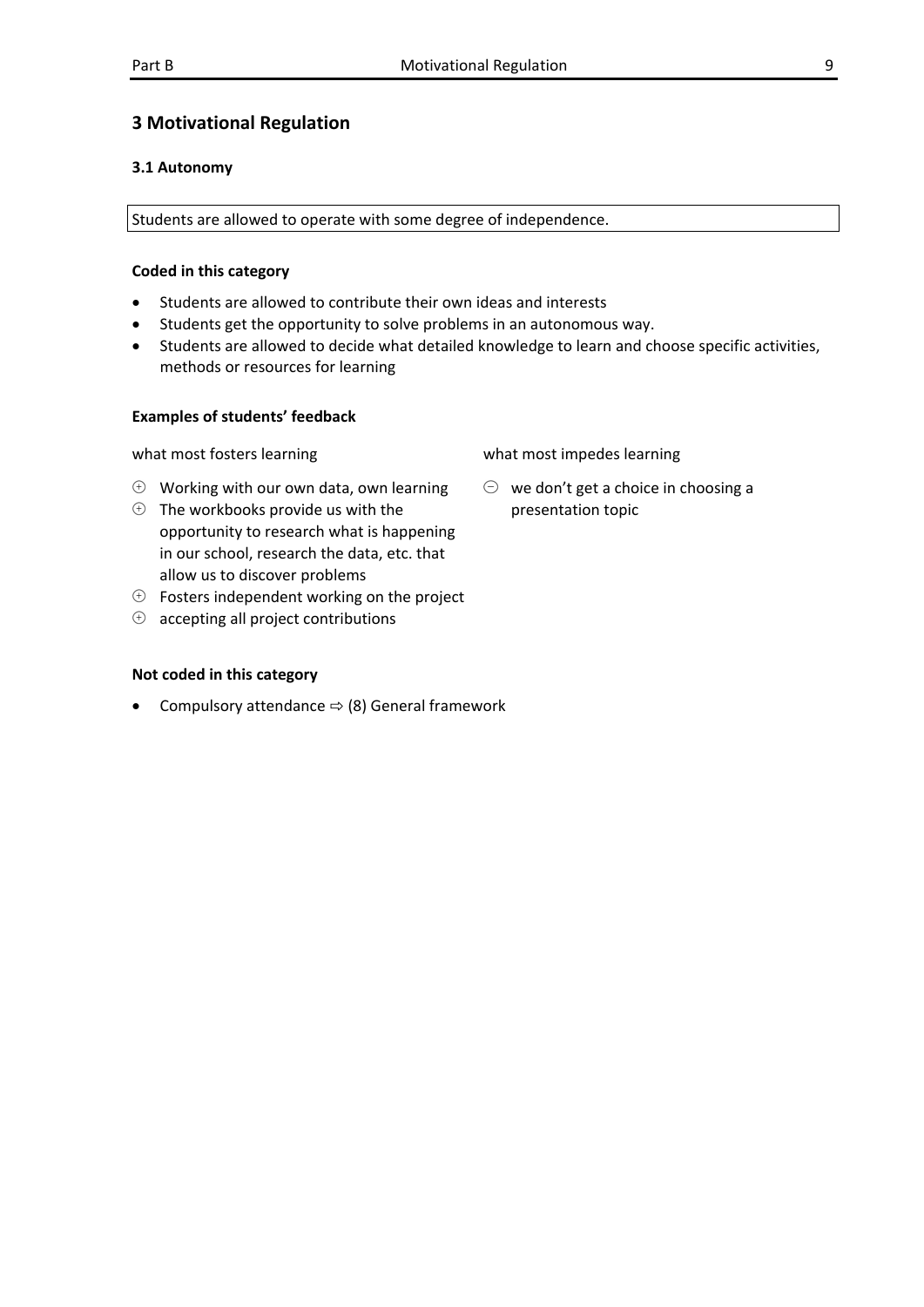#### **3.2 Perceived Competence**

The lecturers enhance students' perceived competence by giving constructive feedback and by choosing tasks that are suitable to students' level of capabilities.

#### **Coded in this category**

- Good performance is rewarded (praise)
- Level of difficulty and amount of tasks are adequate
- Workload to achieve the intended learning outcomes is appropriate
- Pace of proceedings

#### **Examples of students' feedback**

- $\Theta$  Assignments are not too difficult
- $\Theta$  Feedback is very motivating
- $\Theta$  on-going and constructive feedback
- $\oplus$  Feedback is always fair
- $\oplus$  Lectures are well-paced

what most fosters learning what most impedes learning

- $\Theta$  We feel that we should know more than we do
- $\Theta$  High volume and diversity of weekly assignments
- $\Theta$  Lectures hard to follow
- $\Theta$  Assumes prior knowledge that is a bit unfair
- $\Theta$  Expectation for very quick understanding

#### **Not coded in this category**

speaking pace is too fast  $\Rightarrow$  (1.1) Intelligible and stimulating presentation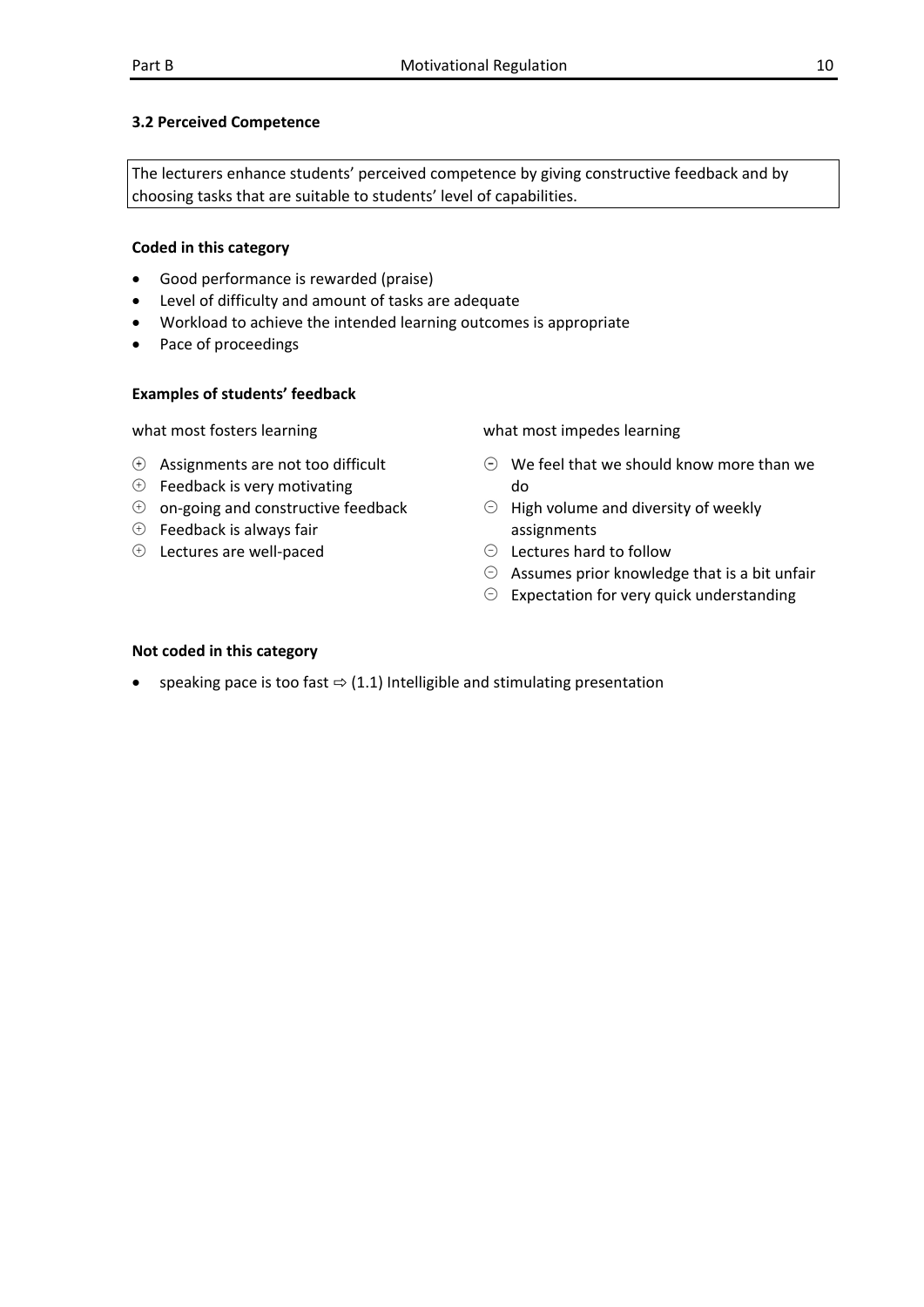#### **3.3 Relatedness**

The teacher fosters friendly and respectful contact with the students. He or she creates a comfortable and cooperative learning atmosphere.

#### **Coded in this category**

- The teacher is friendly and approachable
- The teacher is cooperative and open to criticism
- The students feel welcome and integrated in a learning community

#### **Examples of students' feedback**

- $\Theta$  Personality is open and friendly
- $\Theta$  personable and approachable professor
- $\Theta$  Positive in class environment
- $\Theta$  Prof makes students feel like he really values our presence
- $\Theta$  Openness of class
- $\oplus$  Comfortable, informal setting
- $\oplus$  Very responsive, takes feedback and implements
- $\Theta$  we feel comfortable expressing parts we did not understand
- $\Theta$  Remembers details about our lives

#### **Not coded in this category**

- Students are encouraged to ask questions  $\Rightarrow$  (1.2) Student involvement
- Lecturer is accessible to questions outside the course  $\Rightarrow$  (6.1) Consultation

what most fosters learning what most impedes learning

- $\Theta$  Prof is sometimes moody
- $\Theta$  students are afraid to give their opinions
- $\Theta$  not taking student feedback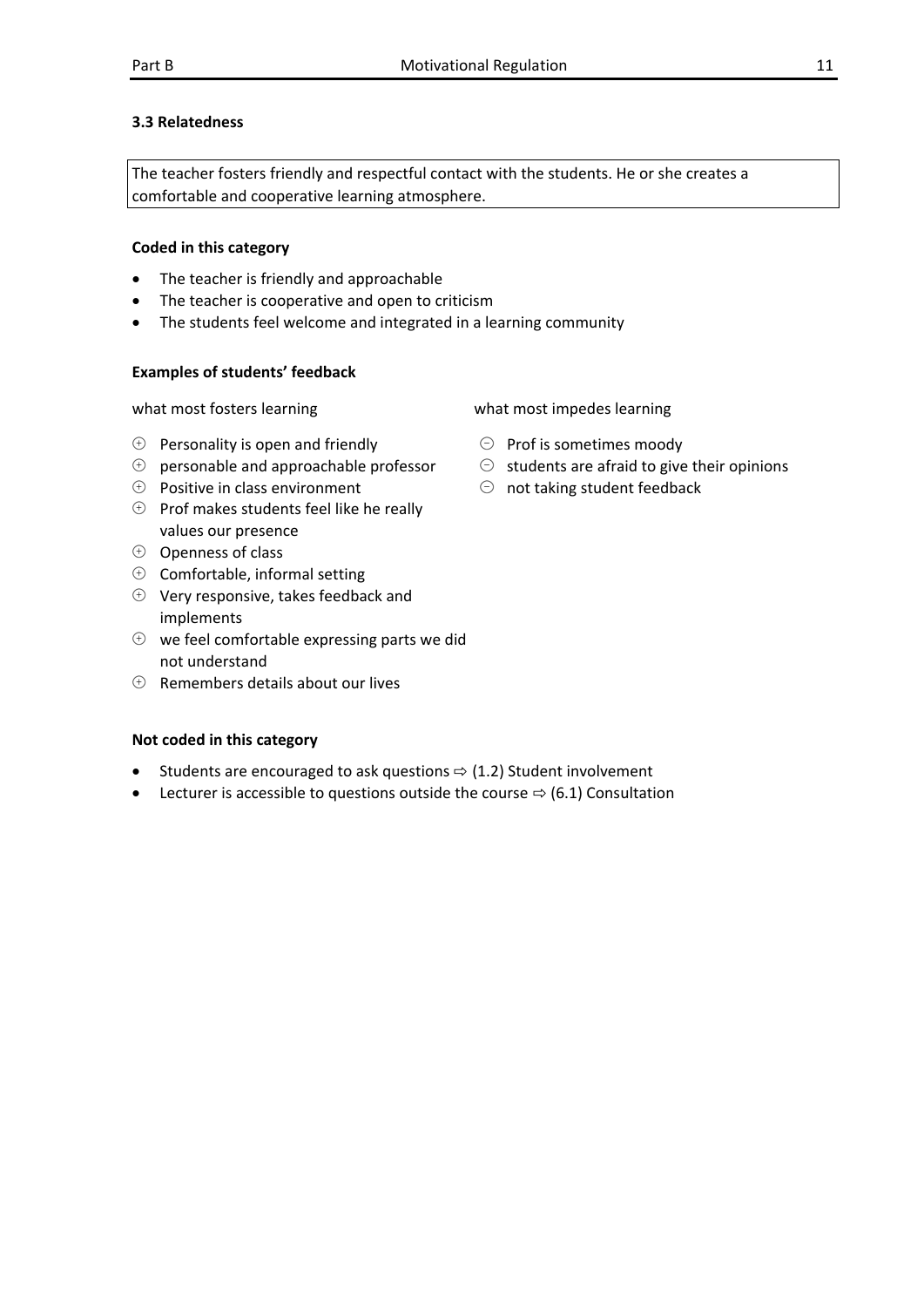#### **3.4 Lecturers' Interest and Commitment**

The teacher shows personal interest in the subject matter and is motivated in teaching.

#### **Coded in this category**

- The teacher is enthusiastic about teaching the course
- The teacher shows interest in the subject matter
- The teacher cares for the students

#### **Examples of students' feedback**

what most fosters learning what most impedes learning

- $\Theta$  Lots of enthusiasm and passion
- $\Theta$  She is always excited to teach
- $\Theta$  Her enthusiasm for the subject
- $\Theta$  Professor makes clear he wants to help students succeed
- $\oplus$  Professor really cares

#### **Not coded in this category**

- Students are interested in the topic  $\Rightarrow$  (3.5) Interestingness and relevance
- Lecturer is always punctual  $\Rightarrow$  (1.3) Classroom management
- Lecturer seems to be well prepared  $\Rightarrow$  (5.1) Planning and structure

 $\oplus$  Lack of energy during lecture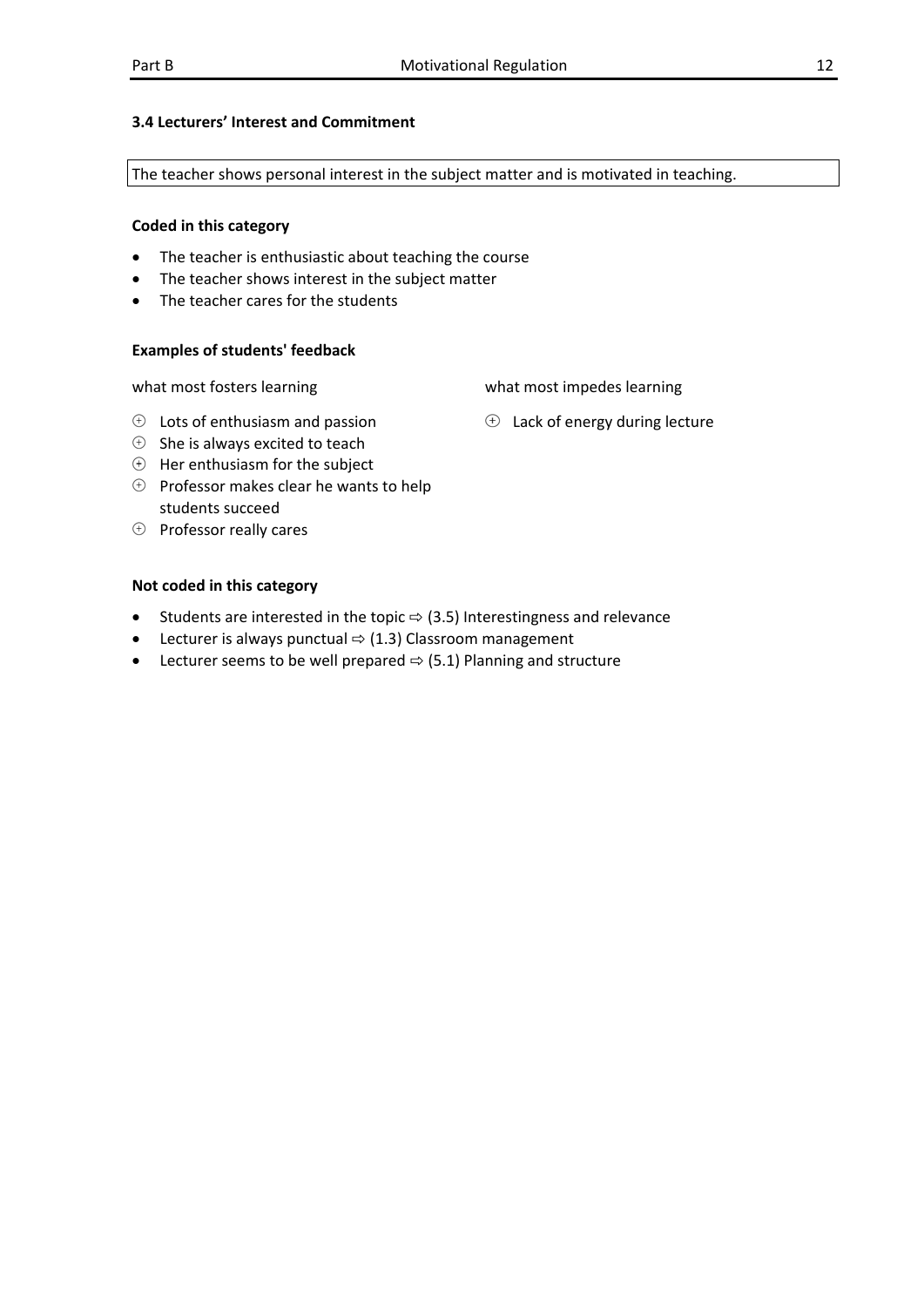#### **3.5 Interestingness and Relevance**

The teacher is able to awaken interest for the subject matter. He or she manages to attract and hold students' attention.

#### **Coded in this category**

- The chosen topics match students' interests.
- The importance and relevance of the subject matter becomes clear.
- Topics are presented in an unusual, exciting, or diversified way.

#### **Examples of students' feedback**

- $\oplus$  Mix of learning styles / techniques
- $\Theta$  lectures keep students focused
- $\Theta$  interesting topics
- $\Theta$  We have a personal investment in the topic
- $\Theta$  The tools that we are given are relevant to our future roles as school leaders
- $\Theta$  Shows why we should be interested in what they are doing
- $\oplus$  variety of resources

what most fosters learning  $\qquad \qquad$  what most impedes learning

- $\Theta$  class content does not feel meaningful
- $\Theta$  no connection to practical application
- $\Theta$  Every lecture is structured the same
- $\Theta$  Not understanding the real-world applications to what is learned in class

- The teacher shows interest in the subject matter  $\Rightarrow$  (3.4) Lecturer's interest and commitment
- providing examples of real life situations  $\Rightarrow$  (4.3) Elaboration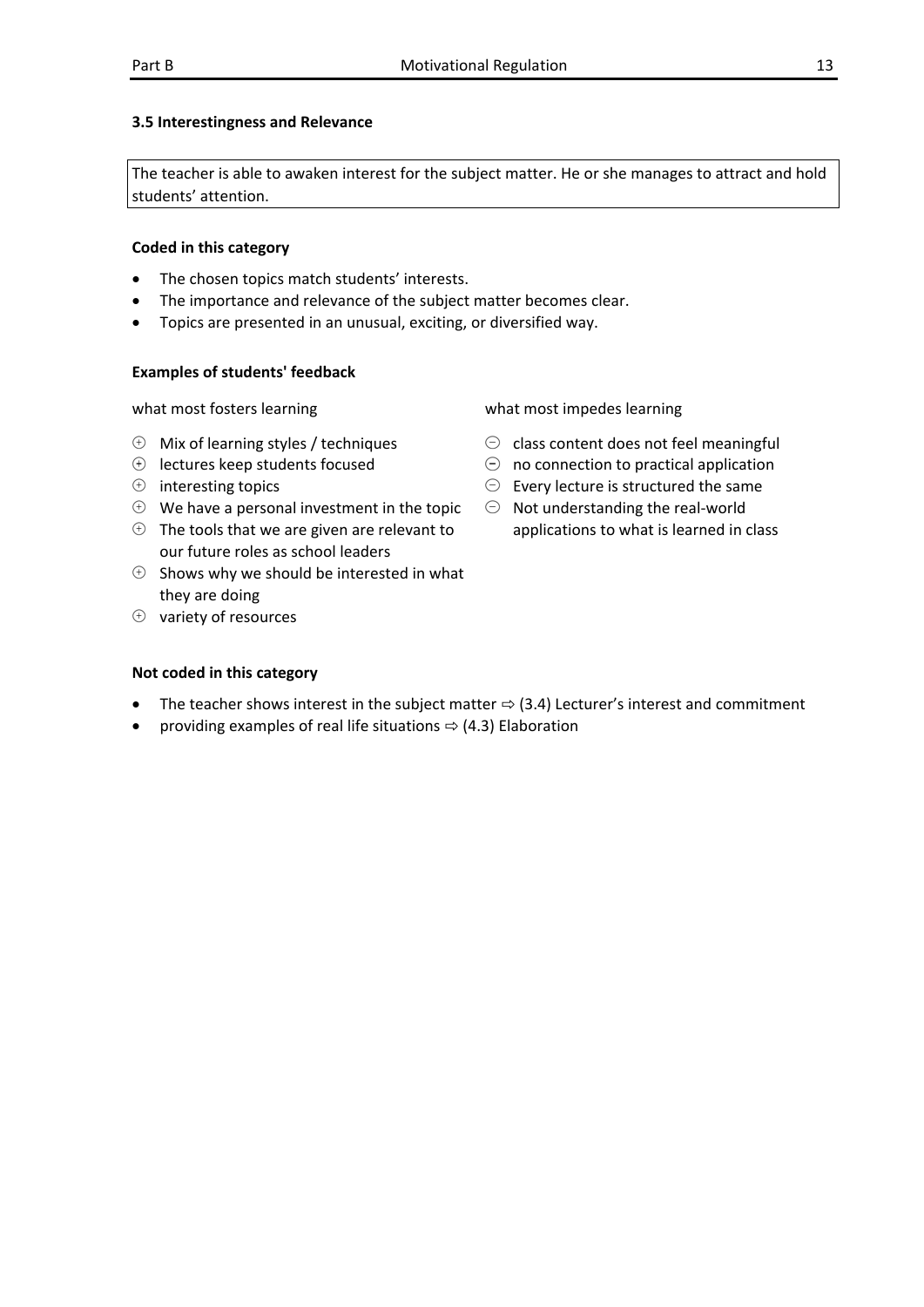#### **4 Cognitive Learning Strategies**

#### **4.1 Rehearsal**

Facts and theories are recapitulated to facilitate memorization.

#### **Coded in this category**

Teacher takes time to repeat important issues

#### **Examples of students' feedback**

what most fosters learning what most impedes learning

 $\Theta$  Theory is repeated too often  $\Theta$  We should review key material

- $\Theta$  Reviews at beginning of class
- $\Theta$  Review sessions
- $\oplus$  Repetition

#### **Not coded in this category**

Summary of key concepts at the end of a lesson  $\Rightarrow$  (4.2) Organization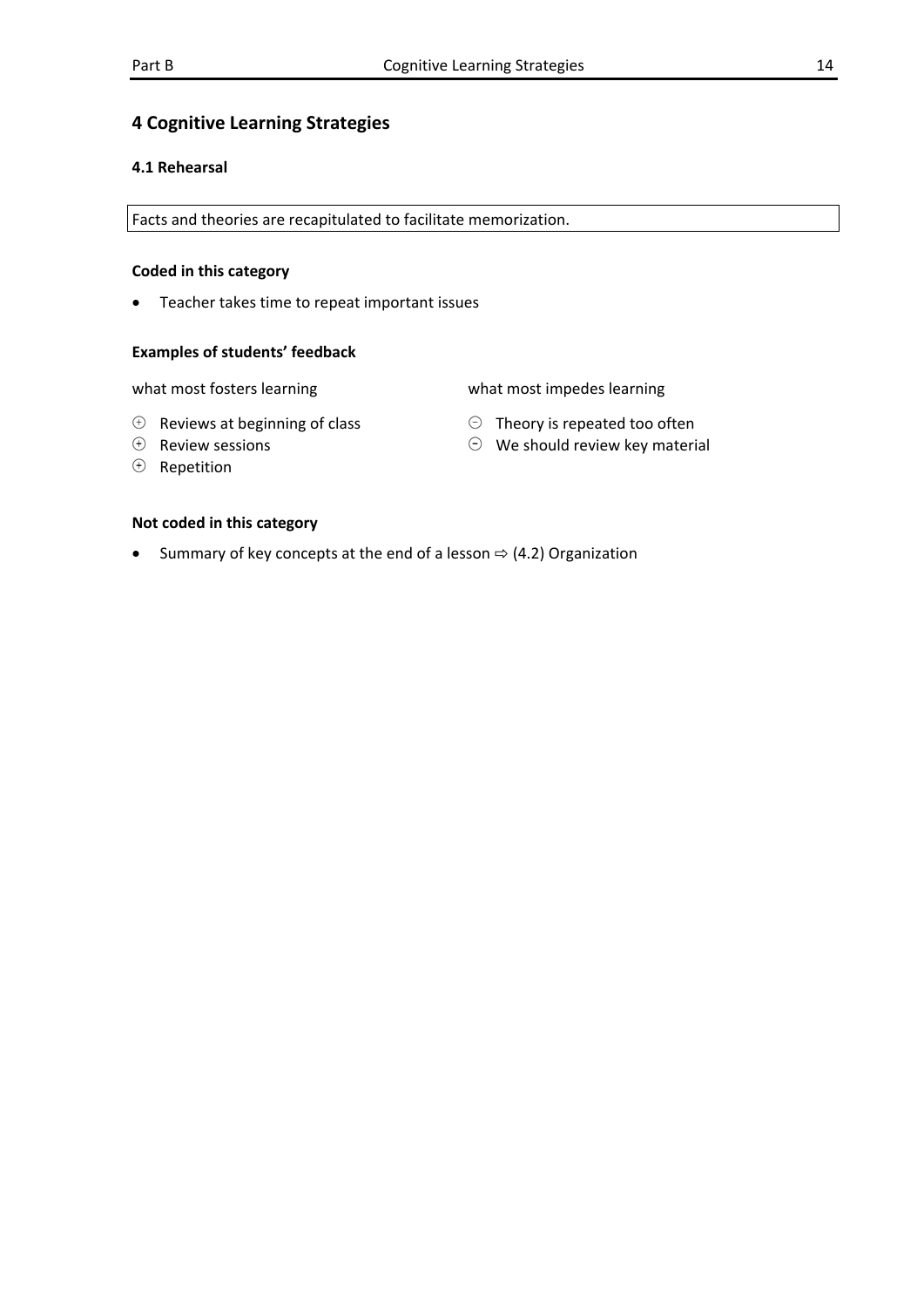#### **4.2 Organization**

Main aspects are summarized and emphasized. Students are supported to get an overview of key concepts.

#### **Coded in this category**

- Summary of key concepts
- Emphasis of important points

#### **Examples of students' feedback**

- $\oplus$  key concepts are outlined
- $\oplus$  Emphasize main points
- $\Theta$  Summarizes at end of lecture
- $\oplus$  Synopsis after lecture
- $\Theta$  Reflect on what was done in class

#### **Not coded in this category**

- Lessons are well organized  $\Rightarrow$  (1.3) Classroom management
- Structure of the course  $\Rightarrow$  (5.1) Planning and structure

what most fosters learning what most impedes learning

- $\Theta$  Lack of reflection at the end of class
- $\Theta$  Missing a "big picture"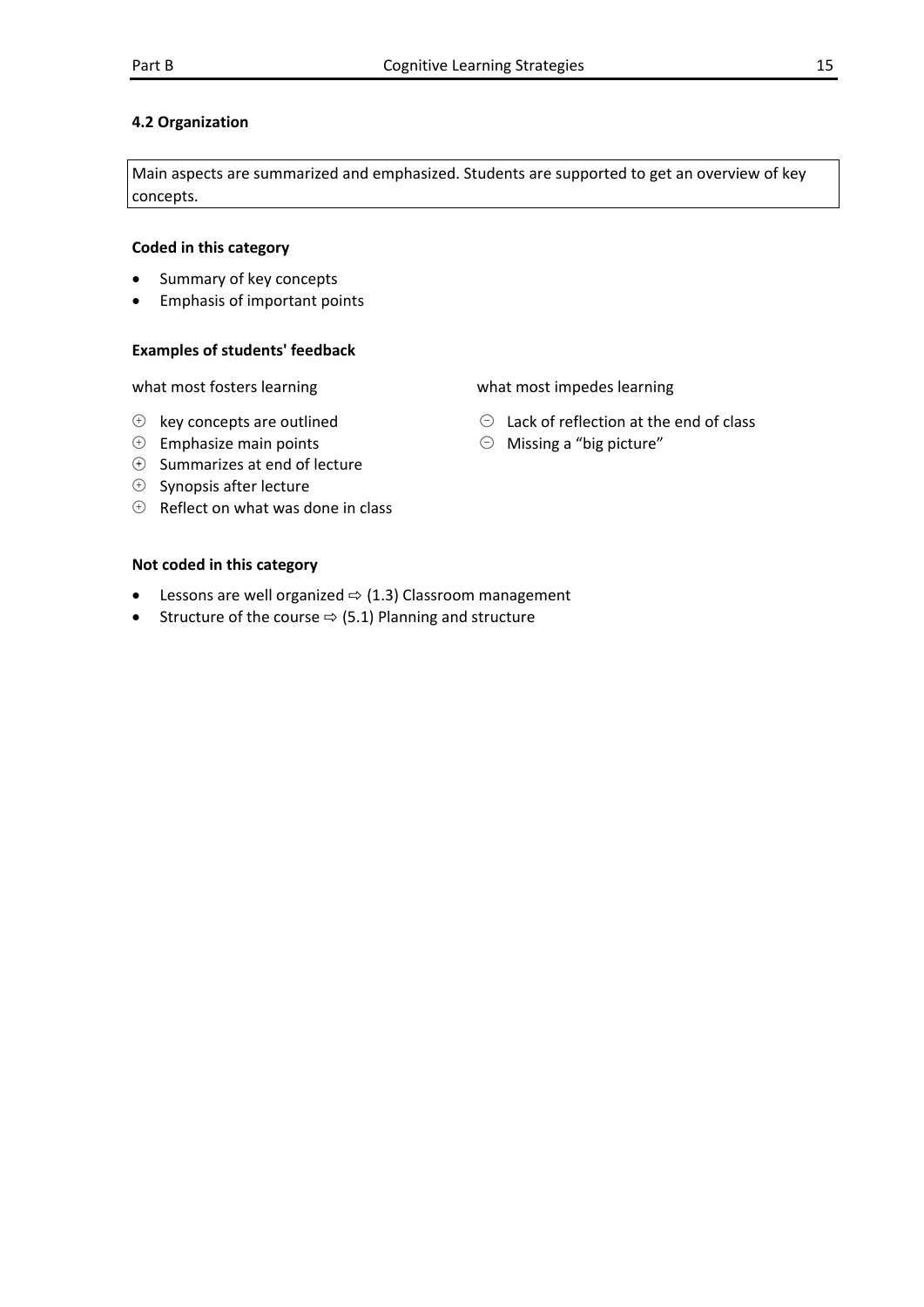#### **4.3 Elaboration**

New concepts are connected to already known topics. Students are supported in developing ideas by incorporating new information to augment their existing knowledge.

#### **Coded in this category**

- Relevant connections to similar topics and everyday knowledge are created
- Connection of topics becomes clear
- Content is illustrated by examples

#### **Examples of students' feedback**

- $\Theta$  case studies as a learning tool
- $\Theta$  connecting material with past/other content
- $\oplus$  Diversity of perspectives
- $\Theta$  Gives class time for practice of concepts
- $\Theta$  showing how conceptual ideas apply to problems
- $\Theta$  Embracing perspectives form different disciplines
- $\oplus$  Diversity of perspectives
- $\Theta$  providing examples to real life situations

#### **Not coded in this category**

- Students understand the relevance of the topic  $\Rightarrow$  (3.5) Interestingness and relevance
- Crucial points are highlighted  $\Rightarrow$  (4.2) Organization
- Clear structure of lessons  $\Rightarrow$  (5.1) Planning and structure

what most fosters learning what most impedes learning

- $\Theta$  Lack of examples
- $\Theta$  Working through examples too quickly
- $\Theta$  More explanation on the connections of topics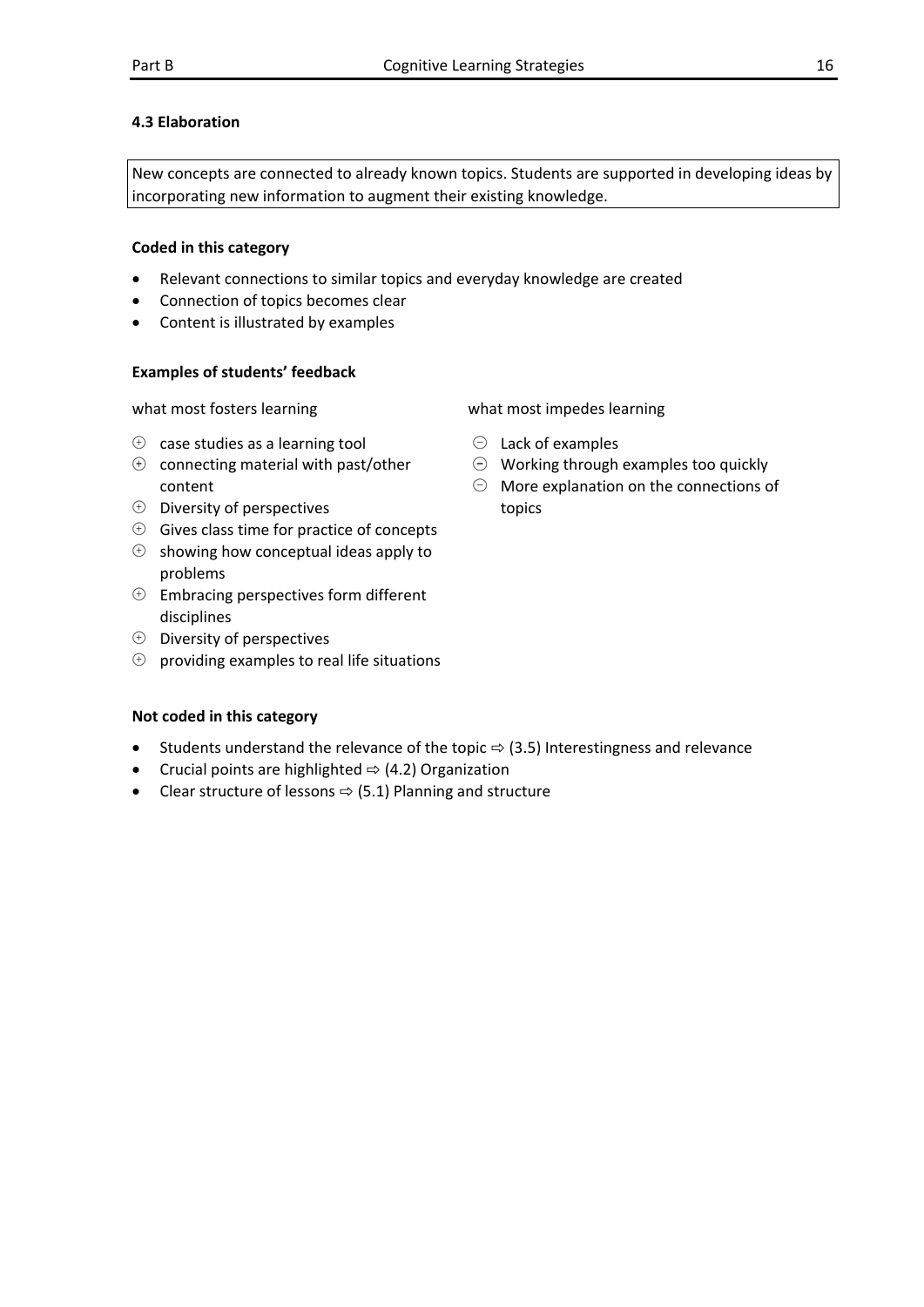#### **4.4 Critical Thinking**

The teacher motivates students to think critically and independently about the learning content.

#### **Coded in this category**

The teacher motivates students to critically analyze the learning content.

#### **Examples of students' feedback**

what most fosters learning what most impedes learning

 $\Theta$  Helps us think outside the box

- $\Theta$  We are encouraged to think critically and question our assumptions
- $\Theta$  she challenges us

- Lecturer is open to criticism  $\Rightarrow$  (3.3) Relatedness
- $\Theta$  No diversity of perspectives, only one point of view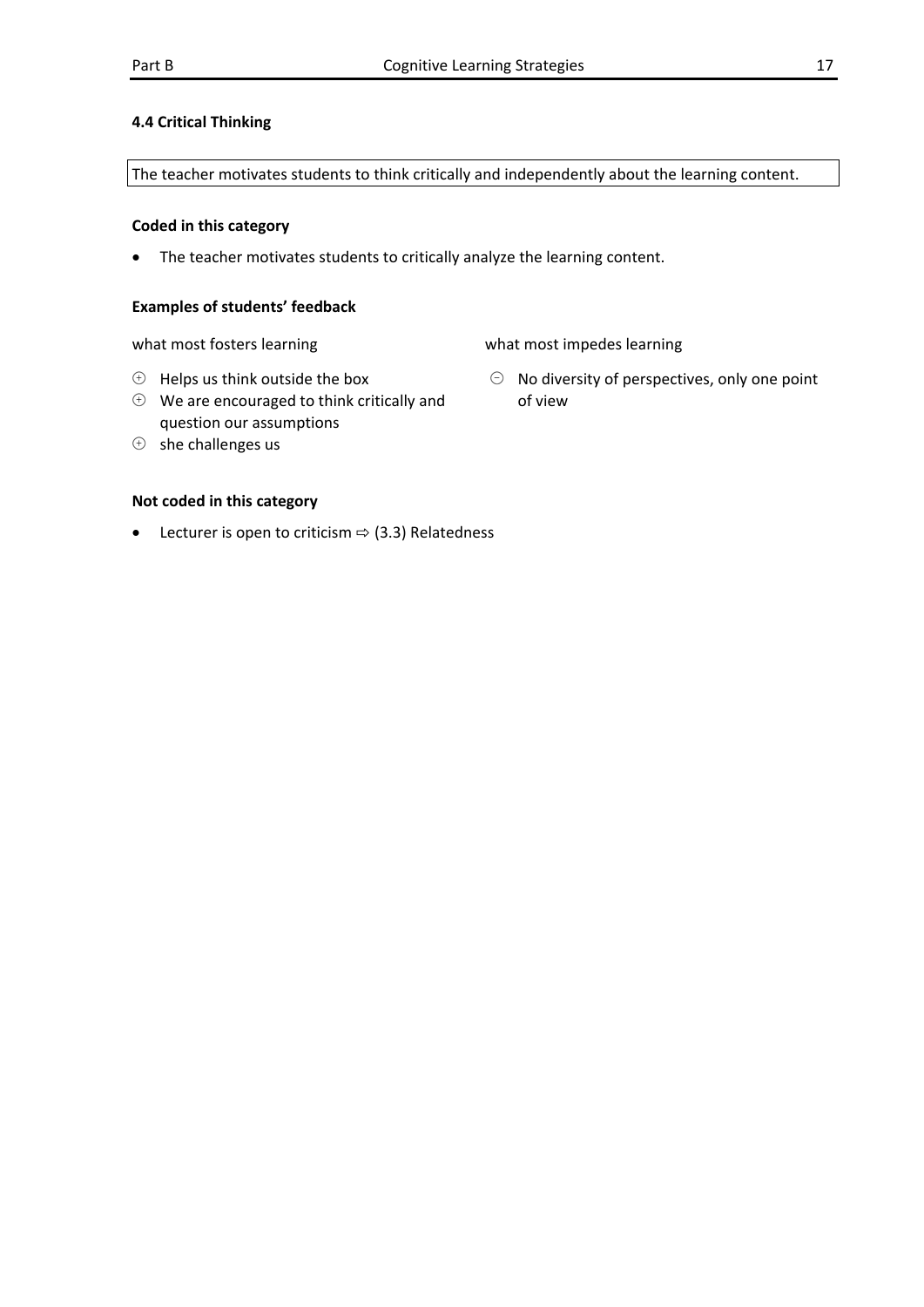#### **5 Regulation of Learning**

#### **5.1 Planning and Structure**

The course follows a clear syllabus, the lectures are prepared carefully. Breadth and depth of learning help students to reach the intended learning outcomes.

#### **Coded in this category**

- Breadth and depth of learning
- Structure and planning of the course

#### **Examples of students' feedback**

- $\Theta$  Structure of syllabus is excellent
- $\oplus$  Clear and thorough syllabus
- $\Theta$  Clear time line for entire semester
- $\Theta$  Prof is always well-prepared

what most fosters learning what most impedes learning

- $\Theta$  Amount of work given the amount of time
- $\Theta$  lack of structure/organization
- $\Theta$  constantly changing syllabus
- $\Theta$  class content is too broad/theoretical
- $\odot$  More structure.

- Lessons are poorly organized  $\Rightarrow$  (1.3) Classroom management
- Students get an overview of key concepts  $\Rightarrow$  (4.2) Organization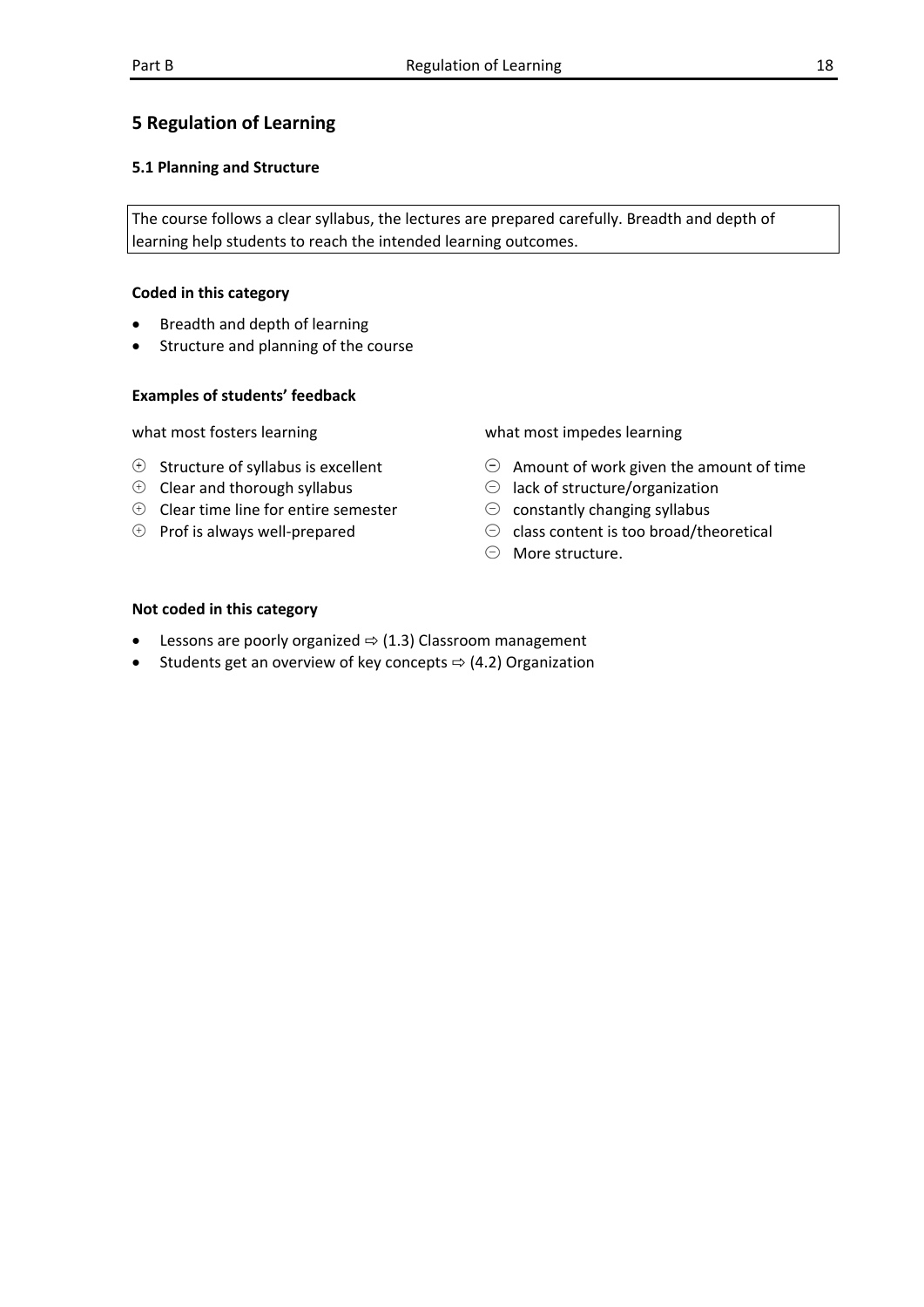#### **5.2 Monitoring Learning Progress**

The teacher supports the students in monitoring their learning progress by feedback, formative assessment, and similar strategies.

#### **Coded in this category**

- The lecturer provides the students with useful feedback about their performance.
- Students get feedback from their peers.
- Student have the opportunity to identify gaps in their knowledge and abilities, and to track their own progress through self‐assessment.

#### **Examples of students' feedback**

- $\Theta$  Individualized and actionable feedback
- $\Theta$  Professor checking for cues that we understand the material
- $\Theta$  Timely and on-going feedback
- $\Theta$  Gauges the class to make sure we understand
- $\Theta$  feedback is helpful
- $\Theta$  In-class progress checks
- $\oplus$  Quizzes with feedback

what most fosters learning what most impedes learning

- $\Theta$  Lack of feedback on assignments, discussion (where do we stand)
- $\Theta$  doesn't spend time making sure we understand the concepts
- $\Theta$  Feedback is not helpful

- Feedback is motivating  $\Rightarrow$  (3.2) Perceived competence
- Teacher gives advice for effective learning  $\Rightarrow$  (2) Task understanding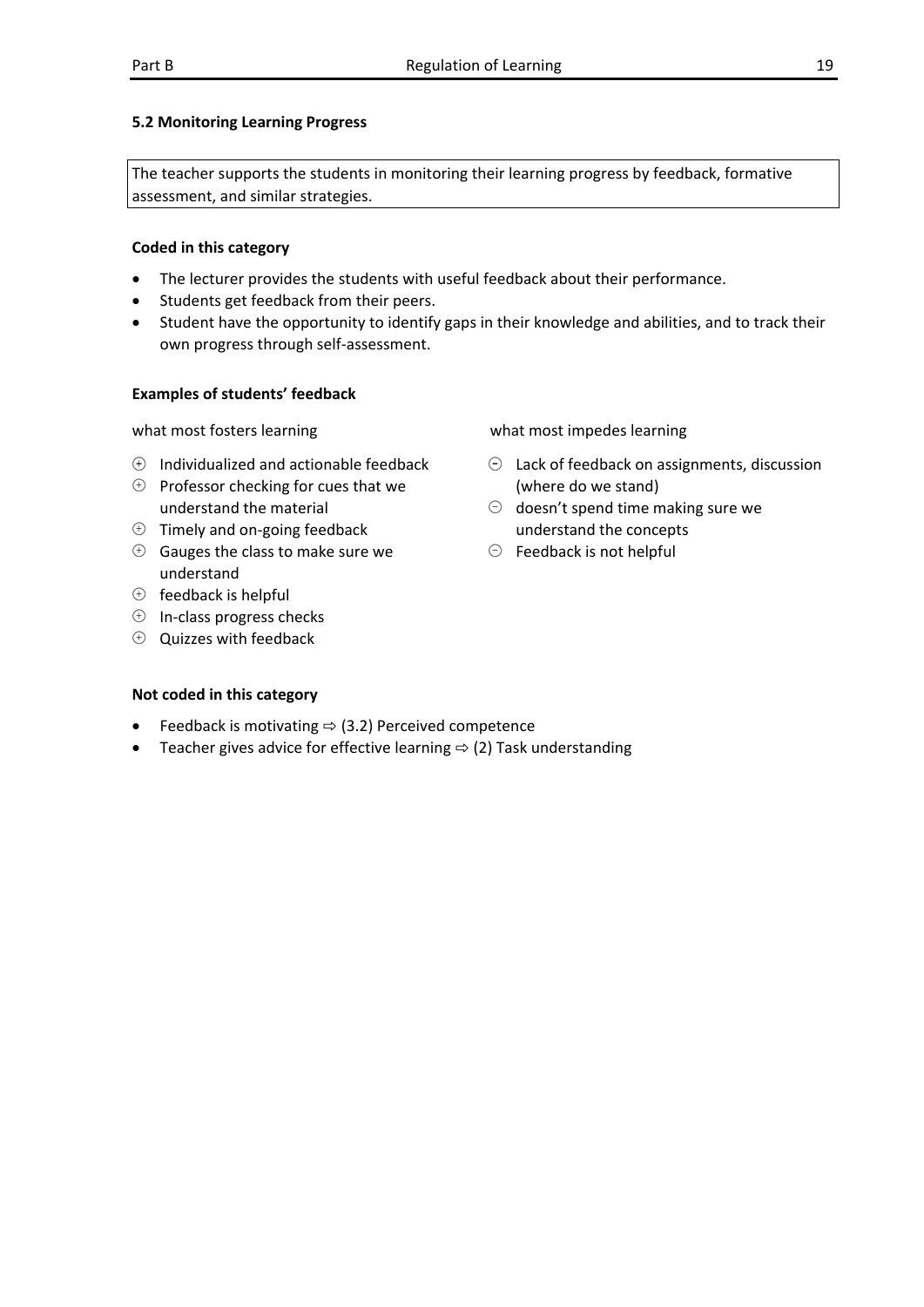#### **5.3 Adaptive Teaching**

The lecturer provides learning experiences that address the unique needs of the learning group. He or she reacts flexibly to difficulties in understanding by adapting pathways or resources according to the students' needs.

#### **Coded in this category**

- The teacher asks regularly about difficulties in learning or comprehension.
- The lecturer reacts to difficulties in learning or comprehension.
- The lecturer considers students' heterogeneous knowledge base.

#### **Examples of students' feedback**

what most fosters learning what most impedes learning

first test

Unfortunately no changes made after the

- $\Theta$  Professor addresses unanswered questions from previous lecture
- $\Theta$  Professor is flexible willing to make changes to benefit students
- $\Theta$  Willing to review material when we have questions

- Lecturer's explanations are easy to understand  $\Rightarrow$  (1.1) Intelligible and stimulating presentation
- Lecturer asks for feedback and uses it  $\Rightarrow$  (3.3) Relatedness
- Students are encouraged to ask questions  $\Rightarrow$  (1.2) Student involvement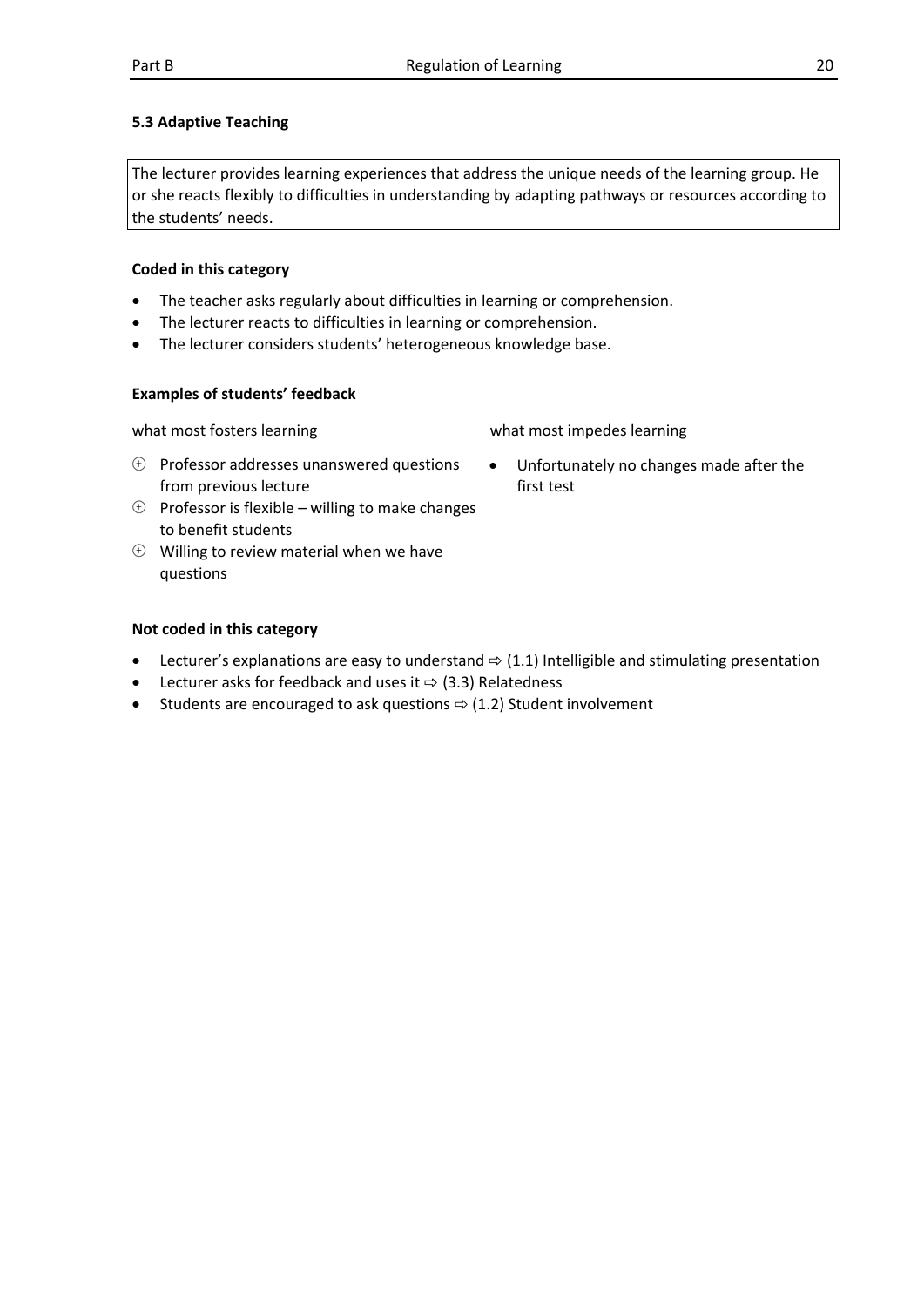#### **6. Resources**

#### **6.1 Consultation**

The lecturer is accessible for questions and problems, including outside of the scheduled course times.

#### **Coded in this category**

 The teacher is receptive to students' concerns and provides his or her expertise, also outside of the scheduled course times.

#### **Examples of students' feedback**

what most fosters learning what most impedes learning

- $\oplus$  Professor is very accessible
- $\oplus$  Professor holds extra office hours and Skype sessions
- $\Theta$  Professor is always helpful and attentive to e‐mails
- $\Theta$  She is available for questions and issues in and out class

- The lecturer is open and friendly  $\Rightarrow$  (3.3) Relatedness
- Students get meaningful answers (during the lesson)  $\Rightarrow$  (1.2) Student involvement

- $\Theta$  Lack of email responses
- $\Theta$  Difficult to find meeting time
- $\Theta$  Office hours are not helpful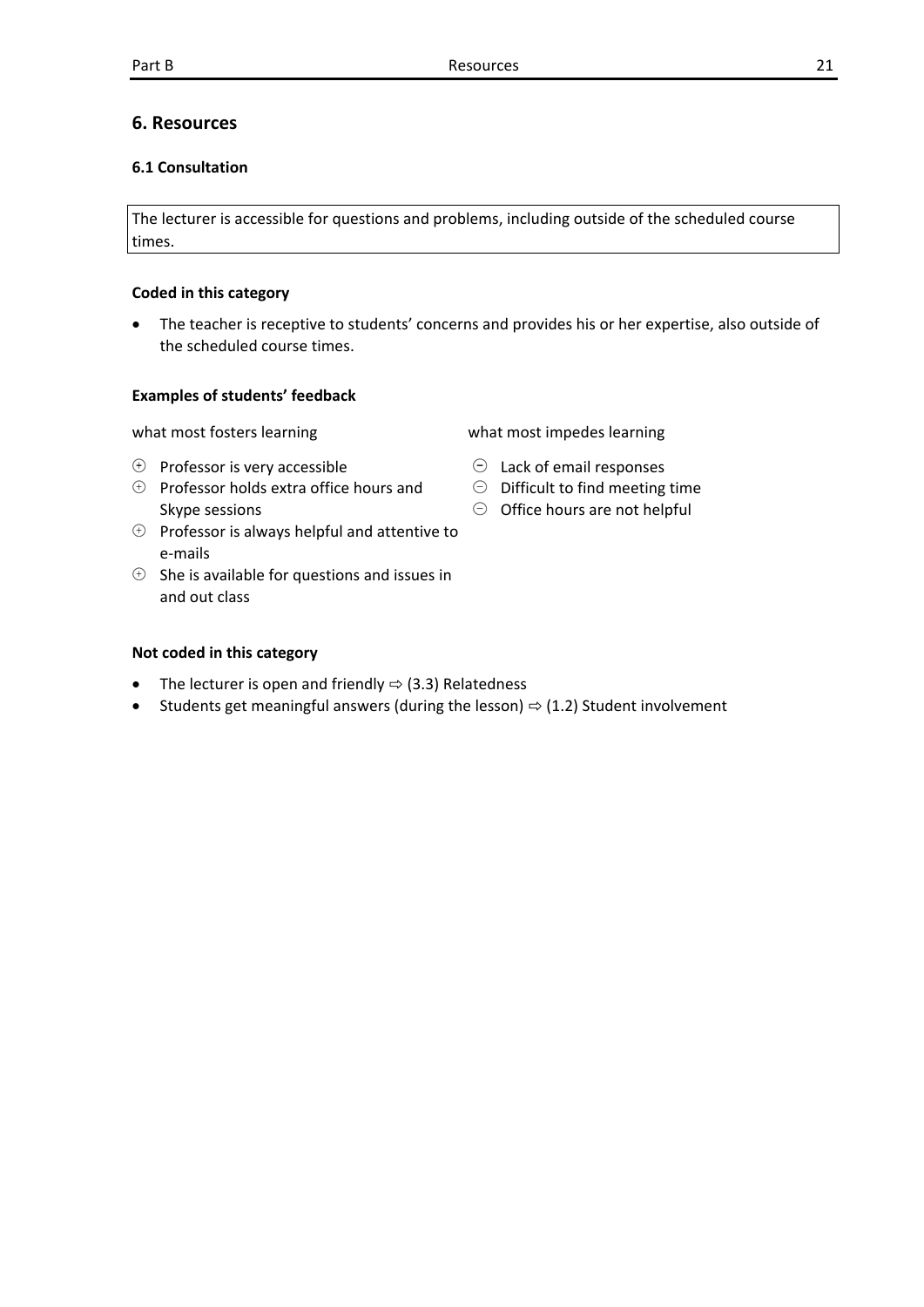#### **6.2 Learning and Reading Material**

The lecturer provides helpful learning resources for self‐study.

#### **Coded in this category**

- Providing reading material and/or exercises for self‐study
- Enrichment of the course by e‐learning material

#### **Examples of students' feedback**

- $\Theta$  We enjoy the assignments/homework
- $\Theta$  Quality of texts
- We're given extra course‐related material
- $\Theta$  relevant and insightful readings
- $\Theta$  Textbook is great
- $\oplus$  Recordings of lectures
- $\Theta$  Resources are accessible online
- $\Theta$  Digestible readings, not too long

what most fosters learning what most impedes learning

- $\Theta$  A lot of reading for amount we meet
- $\Theta$  Readings don't match with the discussion
- $\Theta$  Research papers too long
- $\Theta$  Density of material can be challenging
- $\odot$  Confusing readings
- $\Theta$  Unfortunately no slides posted

#### **Not coded in this category**

Use of media and materials for presentations during lessons  $\Rightarrow$  (1.1) Intelligable and stimulating presentation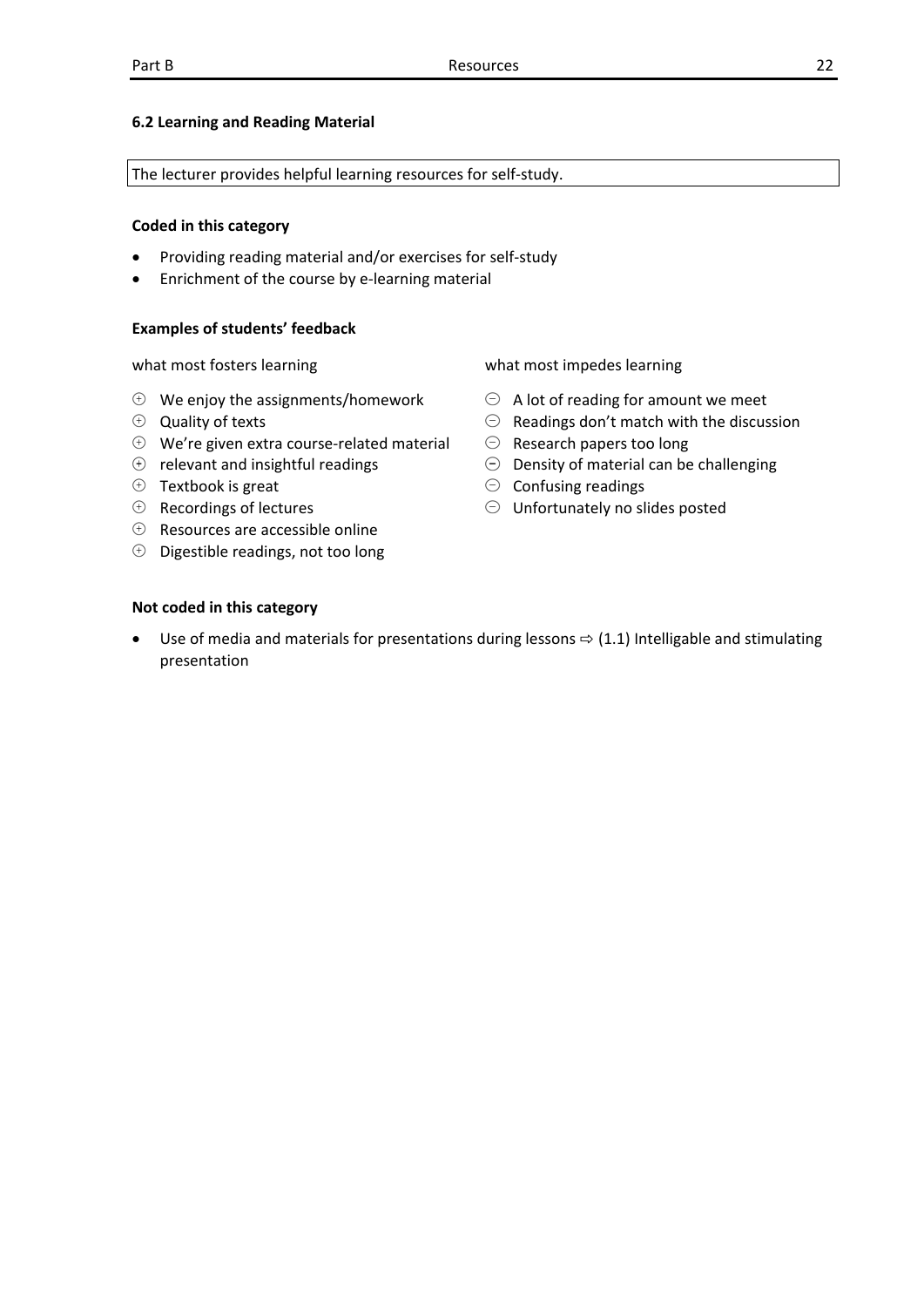#### **7 Overall Rating**

This category includes all global feedback about the course, the lecturer, and learning outcomes.

#### **Coded in this category**

- Overall rating of the course
- Professors' didactic and professional skills
- Students' self‐evaluation of learning progress

#### **Examples of students' feedback**

what most fosters learning what most impedes learning

 $\ominus$  ---

- $\oplus$  Great guest speakers
- $\Theta$  Extensive knowledge of the material
- $\Theta$  Look forward to this class
- $\oplus$  Fabulous, funky, fresh
- $\oplus$  Professor's expertise
- $\Theta$  She is a good facilitator
- $\Theta$  Prof shows deep understanding

#### **Not coded in this category**

• Level of interest in the topics  $\Rightarrow$  (3.5) Interestingness and relevance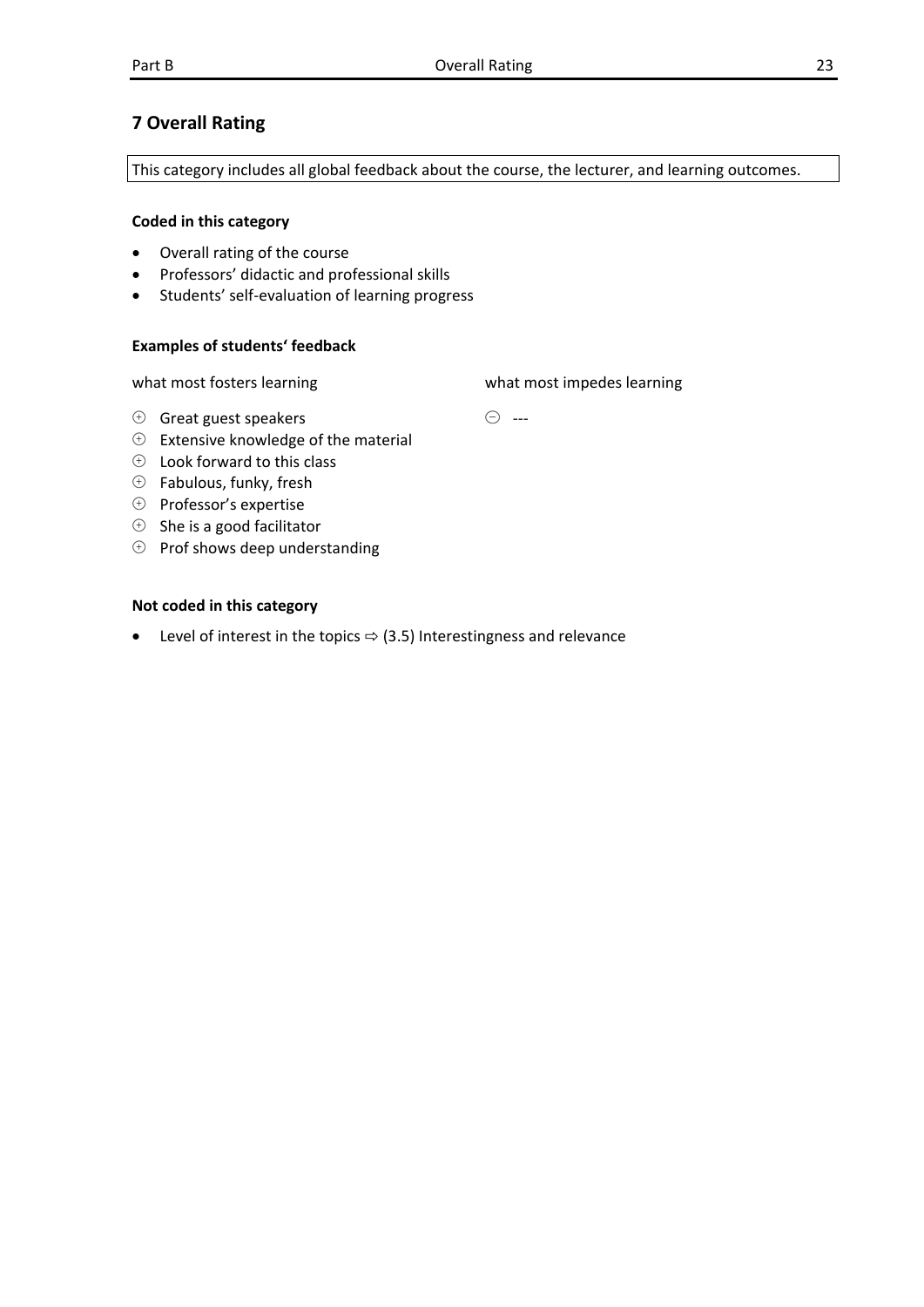#### **8 General Framework**

This category includes the organizational and curricular framework of the course.

#### **Coded in this category**

- Time and location of the course
- Type of course
- Student to teacher ratio
- Awarded credits
- Assessment

#### **Examples of students' feedback**

what most fosters learning what most impedes learning

- $\Theta$  The fact that we are in a small setting
- $\Theta$  Layout of classroom
- $\oplus$  Time of day
- $\Theta$  Good exam format

#### **Not coded in this category**

• The teacher is receptive to students' concerns  $\Rightarrow$  (6.1) Consultation

- 
- $\Theta$  Due date time (Friday AM) is too early
- $\odot$  Compulsory attendance